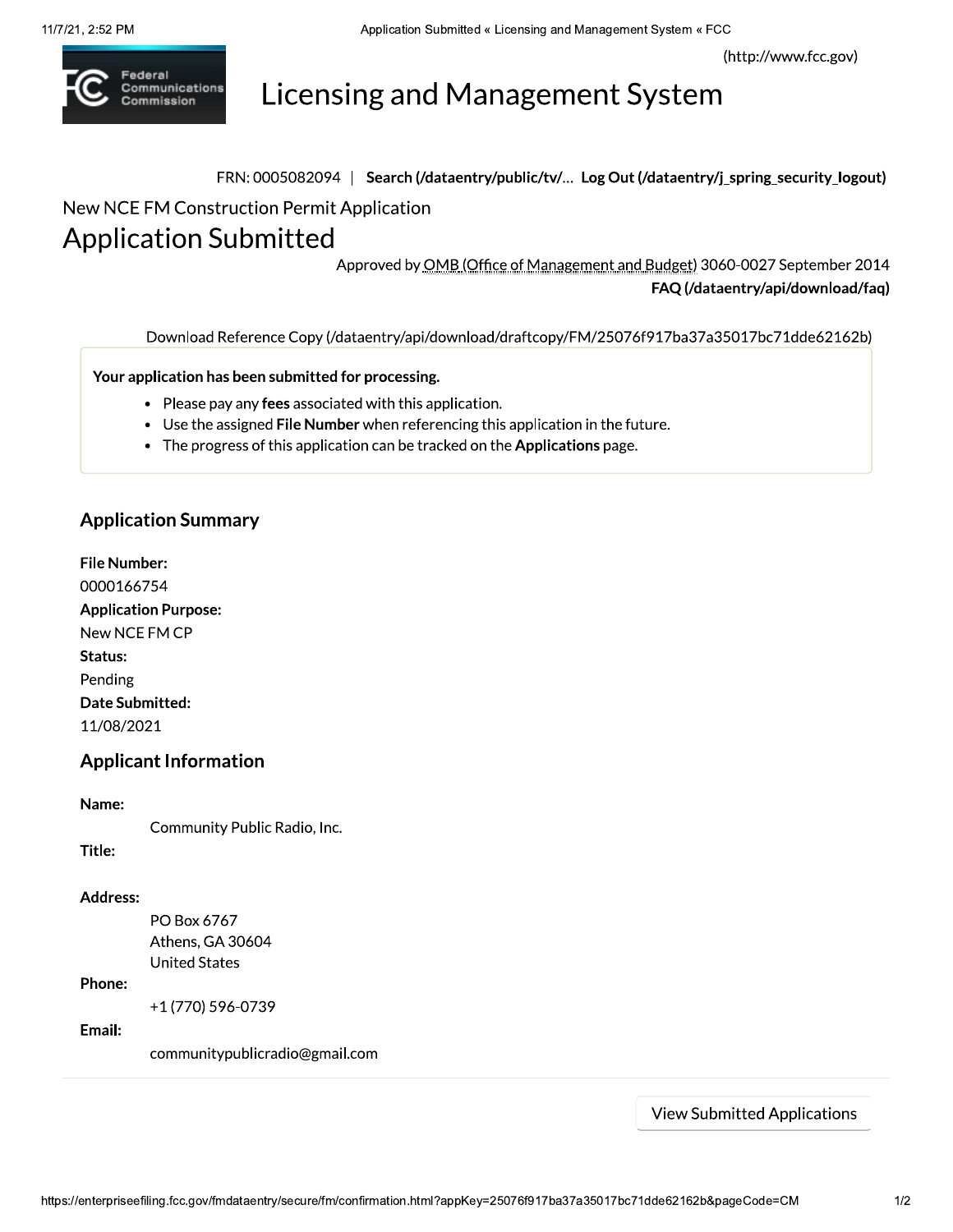Technical problems or trouble accessing the system? Submit a help request for assistance (https://esupport.fcc.gov/request.htm) or contact (877) 480-3201 or TTY: (717) 338-2824

Federal Communications Commission 45 L Street NE Washington, DC 20554

Phone: 1-888-225-5322 TTY: 1-888-835-5322 Fax: 1-866-418-0232 Contact Us (http://www.fcc.gov/contact-us) Website Policies & Notices (https://www.fcc.gov/general/website-notices) Privacy Policy (https://www.fcc.gov/general/privacy-policy) FOIA (https://www.fcc.gov/general/foia-0) No Fear Act Data (https://www.fcc.gov/general/no-fear-act-data) FCC Digital Strategy (https://www.fcc.gov/digitalstrategy) Open Government Directive (https://www.fcc.gov/general/open-government-fcc) Plain Writing Act (https://www.fcc.gov/general/plain-writing-fcc) RSS Feeds & Email Updates (https://www.fcc.gov/general/rss-feeds-and-email-updates-fcc) Accessibility (https://www.fcc.gov/accessibility/program) About the FCC (https://www.fcc.gov/about/overview) Proceedings & Actions (https://www.fcc.gov/proceedings-actions) Licensing & Databases (https://www.fcc.gov/licensing) Reports & Research (https://www.fcc.gov/reports-research) News & Events (https://www.fcc.gov/news-events) For Consumers (https://www.fcc.gov/consumers) Consumer (https://www.fcc.gov/consumer-and-governmental-affairs) Enforcement (https://www.fcc.gov/enforcement) Inspector General (https://www.fcc.gov/inspector-general) International (https://www.fcc.gov/international) Media (https://www.fcc.gov/media) Public Safety (https://www.fcc.gov/public-safety-and-homeland-security) Wireless (https://www.fcc.gov/wireless-telecommunications) Wireline (https://www.fcc.gov/wireline-competition) Offices (https://www.fcc.gov/offices-bureaus)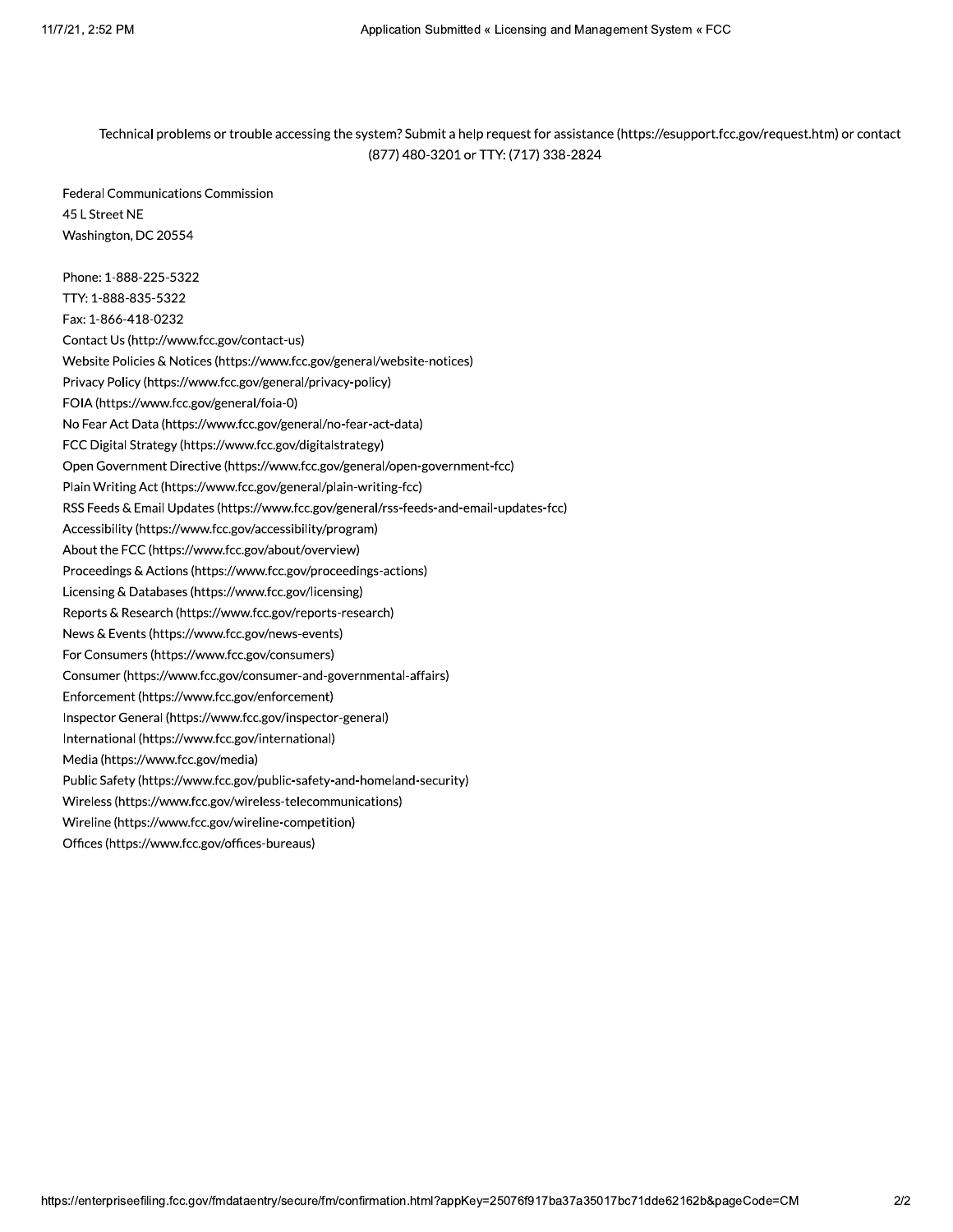

# (REFERENCE COPY - Not for submission) New NCE FM Construction Permit Application

| File Number: 0000166754 | Submit Date: 11/08/2021 | Lead Call Sign: | FRN: 0005082094         |                       |
|-------------------------|-------------------------|-----------------|-------------------------|-----------------------|
| Service: Full Power FM  | Purpose: New NCE FM CP  | Status: Pending | Status Date: 11/08/2021 | Filing Status: Active |

| General<br>Information | <b>Section</b>     | Question                                                                                | Response |
|------------------------|--------------------|-----------------------------------------------------------------------------------------|----------|
|                        | <b>Attachments</b> | Are attachments (other than associated schedules) being<br>filed with this application? | Yes      |

Fees, Waivers, and Exemptions

| <b>Section</b> | Question                                                           | Response |
|----------------|--------------------------------------------------------------------|----------|
| <b>Waivers</b> | Does this filing request a waiver of the Commission's rule<br>(s)? | No       |
|                | Total number of rule sections involved in this waiver request:     | N/A      |

## Applicant Information

### **Applicant Name, Type, and Contact Information**

| <b>Applicant</b>                       | <b>Address</b>                                                               | <b>Phone</b>          | <b>Email</b>                       | <b>Applicant Type</b> |
|----------------------------------------|------------------------------------------------------------------------------|-----------------------|------------------------------------|-----------------------|
| <b>Community Public Radio,</b><br>Inc. | Lowell Jackson<br>PO Box 6767<br>Athens, GA<br>30604<br><b>United States</b> | +1 (770) 596-<br>0739 | communitypublicradio@gmail.<br>com | Company               |

| Contact<br><b>Representatives</b><br>(2) | <b>Contact Name</b>                                                                  | <b>Address</b>                                                | <b>Phone</b>          | <b>Email</b>                 | <b>Contact Type</b>         |
|------------------------------------------|--------------------------------------------------------------------------------------|---------------------------------------------------------------|-----------------------|------------------------------|-----------------------------|
|                                          | <b>Charles Burkhart</b><br><b>Chief Engineer</b><br>Sterling Communications,<br>Inc. | PO Box 1877<br>LaFayette, GA<br>30728<br><b>United States</b> | +1 (706) 397-<br>8744 | sterlingtoddb@gmail.<br>com  | Technical<br>Representative |
|                                          | James E Price, III<br>Legal Representative<br>Sterling Communications,<br>Inc.       | PO Box 1877<br>LaFayette, GA<br>30728<br><b>United States</b> | +1 (706) 397-<br>8744 | sterlingjamesp@gmail.<br>com | Legal Representative        |

### **Eligibility Certifications**

| <b>Section</b>                    | Question                                                                                                                                                                                                                                                                                                                                                                                                                           | <b>Response</b>                                                          |
|-----------------------------------|------------------------------------------------------------------------------------------------------------------------------------------------------------------------------------------------------------------------------------------------------------------------------------------------------------------------------------------------------------------------------------------------------------------------------------|--------------------------------------------------------------------------|
| <b>Eligibility Certifications</b> | The applicant certifies that it is a:                                                                                                                                                                                                                                                                                                                                                                                              | Nonprofit educational<br>organization, other than as<br>described above. |
|                                   | The applicant certifies that the Commission has previously<br>granted a broadcast application identified here by file<br>number that found this applicant qualified as a<br>noncommercial educational entity with a qualifying<br>educational program, and that the applicant will use the<br>proposed station to advance a program similar to that the<br>Commission has found qualifying in applicant's previous<br>application. | Yes                                                                      |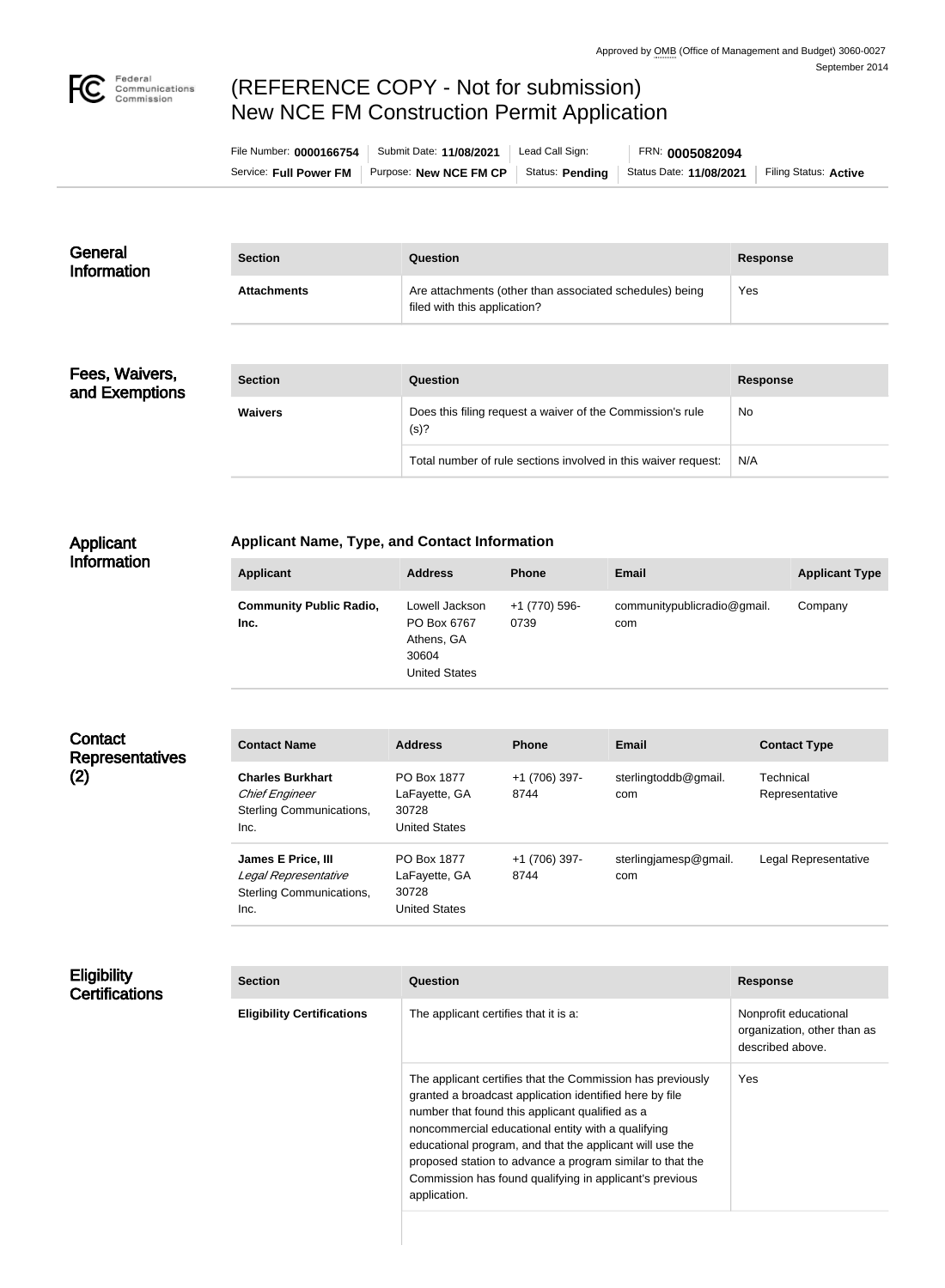The applicant certifies that its governing documents (e.g., articles of incorporation, by-laws, charter, enabling statute, and/or other pertinent organizational document) permit the applicant to advance an educational program and that there is no provision in any of those documents that would restrict the applicant from advancing an educational program or complying with any Commission rule, policy, or provision of the Communications Act of 1934, as amended.

## Parties to the Application (5)

| <b>Party Name</b>                                                    | <b>Address</b>                     | <b>Phone</b>          | <b>Email</b>                       | <b>Positional Interest</b>                                                                                                                                             |
|----------------------------------------------------------------------|------------------------------------|-----------------------|------------------------------------|------------------------------------------------------------------------------------------------------------------------------------------------------------------------|
| <b>Brad Langford</b><br><b>Community Public</b><br>Radio, Inc.       | PO Box 6767<br>Athens, GA<br>30604 | +1 (770) 596-<br>0739 | communitypublicradio@gmail.<br>com | <b>Positional Interest:</b><br>Officer<br>Citizenship:<br><b>United States</b><br><b>Percentage of Votes:</b><br>10%<br><b>Percentage of Total</b><br>Assets:<br>0%    |
| <b>Richard VanderNoord</b><br><b>Community Public</b><br>Radio, Inc. | PO Box 6767<br>Athens, GA<br>30604 | +1 (770) 596-<br>0739 | communitypublicradio@gmail.<br>com | <b>Positional Interest:</b><br>Officer<br>Citizenship:<br><b>United States</b><br><b>Percentage of Votes:</b><br>10%<br><b>Percentage of Total</b><br>Assets:<br>0%    |
| <b>Penny Jackson</b><br><b>Community Public</b><br>Radio, Inc.       | PO Box 6767<br>Athens, GA<br>30604 | +1 (770) 596-<br>0739 | communitypublicradio@gmail.<br>com | <b>Positional Interest:</b><br>Officer<br>Citizenship:<br><b>United States</b><br><b>Percentage of Votes:</b><br>30%<br><b>Percentage of Total</b><br>Assets:<br>$0\%$ |
| Lowell Jackson<br><b>Community Public</b><br>Radio, Inc.             | PO Box 6767<br>Athens, GA<br>30604 | +1 (770) 596-<br>0739 | communitypublicradio@gmail.<br>com | <b>Positional Interest:</b><br>Officer<br>Citizenship:<br><b>United States</b><br><b>Percentage of Votes:</b><br>50%<br><b>Percentage of Total</b><br>Assets:<br>0%    |
| <b>Community Public</b><br>Radio, Inc.                               | PO Box 6767<br>Athens, GA<br>30604 | +1 (770) 596-<br>0739 | communitypublicradio@gmail.<br>com | <b>Positional Interest:</b><br>Applicant<br>Citizenship:<br><b>United States</b><br><b>Percentage of Votes:</b><br>0%<br><b>Percentage of Total</b><br>Assets:<br>100% |

#### Yes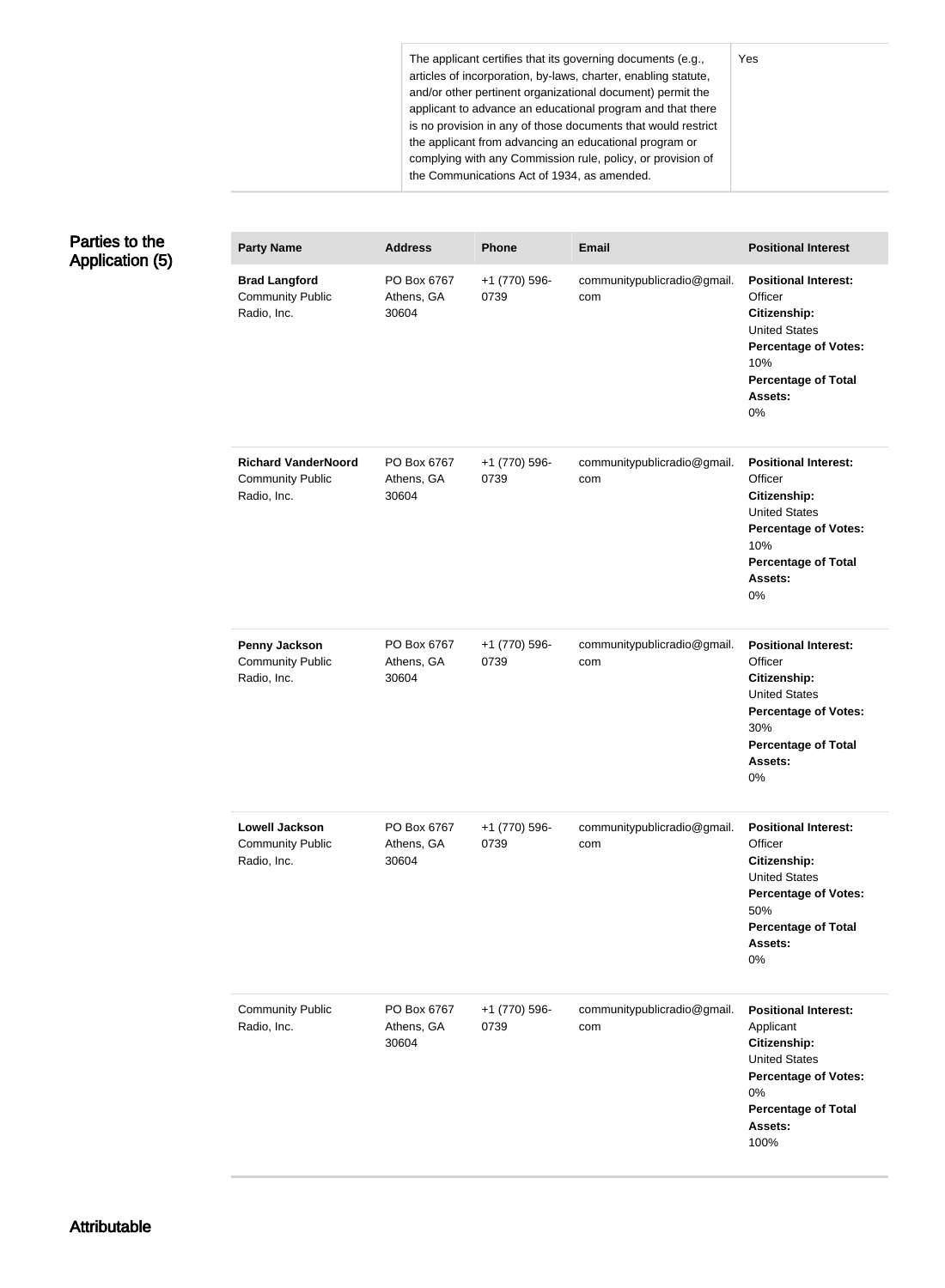| <b>Interest</b> |  |
|-----------------|--|
|-----------------|--|

| <b>Interest</b> | <b>Section</b>                                  | Question                                                                                                                                                                                        | <b>Response</b> |
|-----------------|-------------------------------------------------|-------------------------------------------------------------------------------------------------------------------------------------------------------------------------------------------------|-----------------|
|                 | <b>Equity and Financial</b><br><b>Interests</b> | Applicant certifies that equity and financial interests not<br>listed in the Parties to the Application section are non-<br>attributable pursuant to the notes to 47 C.F.R. Section<br>73.3555. | Yes             |
|                 | <b>Other Authorizations</b>                     | Does the applicant or any party to the application have an<br>attributable interest in any other broadcast station(s).                                                                          | <b>Yes</b>      |

Legal **Certifications** 

| <b>Section</b>                                      | Question                                                                                                                                                                                                                                                                                                                                                                                                                                                                          | <b>Response</b> |
|-----------------------------------------------------|-----------------------------------------------------------------------------------------------------------------------------------------------------------------------------------------------------------------------------------------------------------------------------------------------------------------------------------------------------------------------------------------------------------------------------------------------------------------------------------|-----------------|
| <b>Character Issues</b>                             | Applicant certifies that neither the applicant nor any party to<br>the application has or had any interest in, or connection<br>with:<br>(a) any broadcast application in any proceeding where<br>character issues were left unresolved or were<br>resolved adversely against the applicant or party to<br>the application; or<br>(b) any pending broadcast application in which<br>character issues have been raised.                                                            | Yes             |
| <b>Adverse Findings</b>                             | Applicant certifies that, with respect to the applicant and<br>each party to the application, no adverse finding has been<br>made, nor has an adverse final action been taken by any<br>court or administrative body in a civil or criminal proceeding<br>brought under the provisions of any laws related to any of<br>the following; any felony; mass media-related antitrust or<br>unfair competition; fraudulent statements to another<br>government unit; or discrimination. | Yes             |
| <b>Program Service</b><br><b>Certification</b>      | Applicant certifies that it is cognizant of and will comply with<br>its obligations as a Commission licensee to present a<br>program service responsive to the issues of public concern<br>facing the station's community of license and service area.                                                                                                                                                                                                                            | Yes             |
| <b>Local Public Notice</b>                          | Applicant certifies that it has or will comply with the public<br>notice requirements of 47 C.F.R. Section 73.3580.                                                                                                                                                                                                                                                                                                                                                               | Yes             |
| <b>Equal Employment</b><br><b>Opportunity (EEO)</b> | If the applicant proposes to employ five or more full-time<br>employees, applicant certifies that it is filing simultaneously<br>with this application a Broadcast EEO Model Program<br>Report.                                                                                                                                                                                                                                                                                   | N/A             |
| <b>Financial</b>                                    | The applicant certifies that sufficient net liquid assets are on<br>hand or that sufficient funds are available from committed<br>sources to construct and operate the requested facilities for<br>three months without revenue.                                                                                                                                                                                                                                                  | Yes             |
|                                                     | The applicant certifies that this application is contingent<br>upon receipt of a grant from a charitable organization, the<br>approval of the budget of a school or university, or an<br>appropriation from a state, county, municipality or other<br>political supervision.                                                                                                                                                                                                      | N/A             |

| <b>Alien Ownership</b> | Question                                                                                                                                              | <b>Response</b> |
|------------------------|-------------------------------------------------------------------------------------------------------------------------------------------------------|-----------------|
|                        | 1) Is the applicant a foreign government or the representative of any foreign government as specified in<br>Section 310(a) of the Communications Act? | No              |
|                        | 2) Is the applicant an alien or the representative of an alien? (Section $310(b)(1)$ )                                                                | No              |
|                        | 3) Is the applicant a corporation, or non-corporate entity, that is organized under the laws of any foreign<br>government? (Section 310(b)(2))        | No              |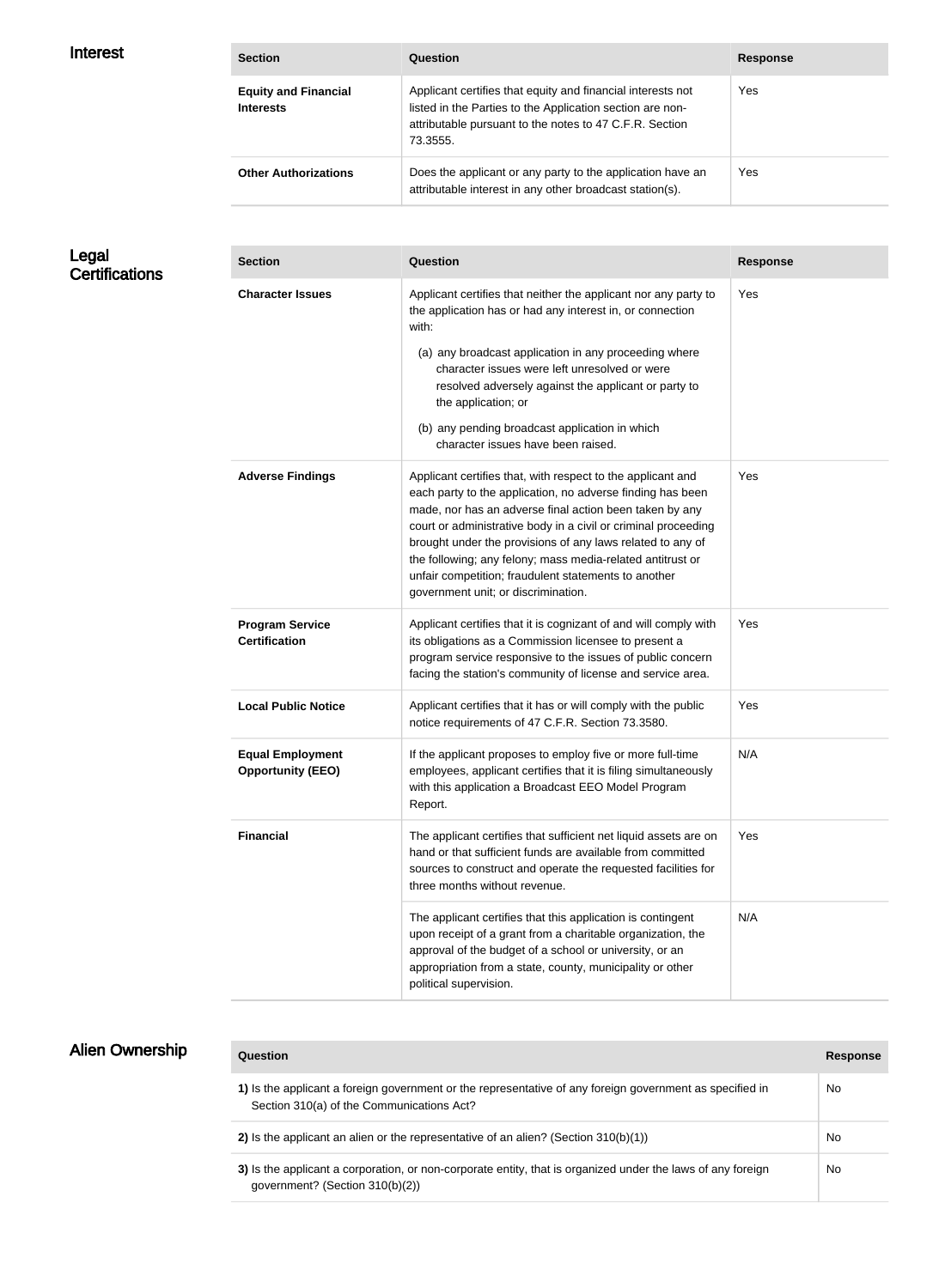| 4) Is the applicant an entity of which more than one-fifth of the capital stock, or other equity or voting interest,<br>is owned of record or voted by aliens or their representatives or by a foreign government or representative<br>thereof or by any entity organized under the laws of a foreign country? (Section 310(b)(3))                                                    | No  |
|---------------------------------------------------------------------------------------------------------------------------------------------------------------------------------------------------------------------------------------------------------------------------------------------------------------------------------------------------------------------------------------|-----|
| 5) Is the applicant directly or indirectly controlled by any other entity of which more than one-fourth of the<br>capital stock, or other equity or voting interest, is owned of record or voted by aliens, their representatives,<br>or by a foreign government or representative thereof, or by any entity organized under the laws of a foreign<br>country? (Section $310(b)(4)$ ) | No. |
| 6) Has the applicant received a declaratory ruling(s) under Section 310(b)(4) of the Communications Act?                                                                                                                                                                                                                                                                              | No  |
| 6a) Enter the citation of the applicable declaratory ruling by DA/FCC number or the FCC Record citation,<br>release date, or any other identifying information.                                                                                                                                                                                                                       |     |
| 7) Has there been any change in the applicant's foreign ownership since issuance of the declaratory ruling(s)<br>cited in response to Question 6?                                                                                                                                                                                                                                     |     |
| 8) Does the applicant certify that it is in compliance with the terms and conditions of the foreign ownership<br>declaratory ruling(s) cited in response to Question 6?                                                                                                                                                                                                               |     |
| 9) In connection with this application, is the applicant filing a foreign ownership Petition for Declaratory Ruling<br>pursuant to Section 310(b)(4) of the Communications Act?                                                                                                                                                                                                       | No  |

| <b>Fair Distribution</b><br>of Service | <b>Section</b>                      | Question                                                                                                                                                                             | <b>Response</b> |
|----------------------------------------|-------------------------------------|--------------------------------------------------------------------------------------------------------------------------------------------------------------------------------------|-----------------|
|                                        | <b>Fair Distribution of Service</b> | Applicant certifies that it provides a first aural (reception)<br>service.                                                                                                           | No              |
|                                        |                                     | Applicant certifies that:                                                                                                                                                            | No              |
|                                        |                                     | (a) it is a Tribal Applicant, as defined in 47 C.F.R.<br>Section 73.7000;                                                                                                            |                 |
|                                        |                                     | (b) the facilities proposed in this Application will provide<br>Tribal Coverage, as defined in 47 C.F.R. Section<br>73.7000, of Tribal Lands occupied by the applicant<br>Tribe(s);  |                 |
|                                        |                                     | (c) the proposed community of license is located on<br>Tribal Lands, as defined in 47 C.F.R. Section<br>73.7000; and                                                                 |                 |
|                                        |                                     | (d) the proposed facility would be the first local Tribal-<br>owned noncommercial educational transmission<br>service at the proposed community of license.                          |                 |
|                                        |                                     | Applicant certifies that the proposed station will provide a<br>first noncommercial aural service to                                                                                 | No.             |
|                                        |                                     | (a) at least 10 percent of the people residing within the<br>station's 60 dBu (1mV/m) service contour and                                                                            |                 |
|                                        |                                     | (b) to a minimum of 2,000 people.                                                                                                                                                    |                 |
|                                        |                                     | Applicant certifies that the proposed station will provide a<br>second noncommercial aural service, or an aggregated first<br>and second noncommercial educational aural service, to | No              |
|                                        |                                     | (a) at least 10 percent of the people residing within the<br>station's 60 dBu (1mV/m) service contour and                                                                            |                 |
|                                        |                                     | (b) to a minimum of 2,000 people.                                                                                                                                                    |                 |
|                                        |                                     |                                                                                                                                                                                      |                 |

Point System Factors /Tiebreakers

**Section Question Response**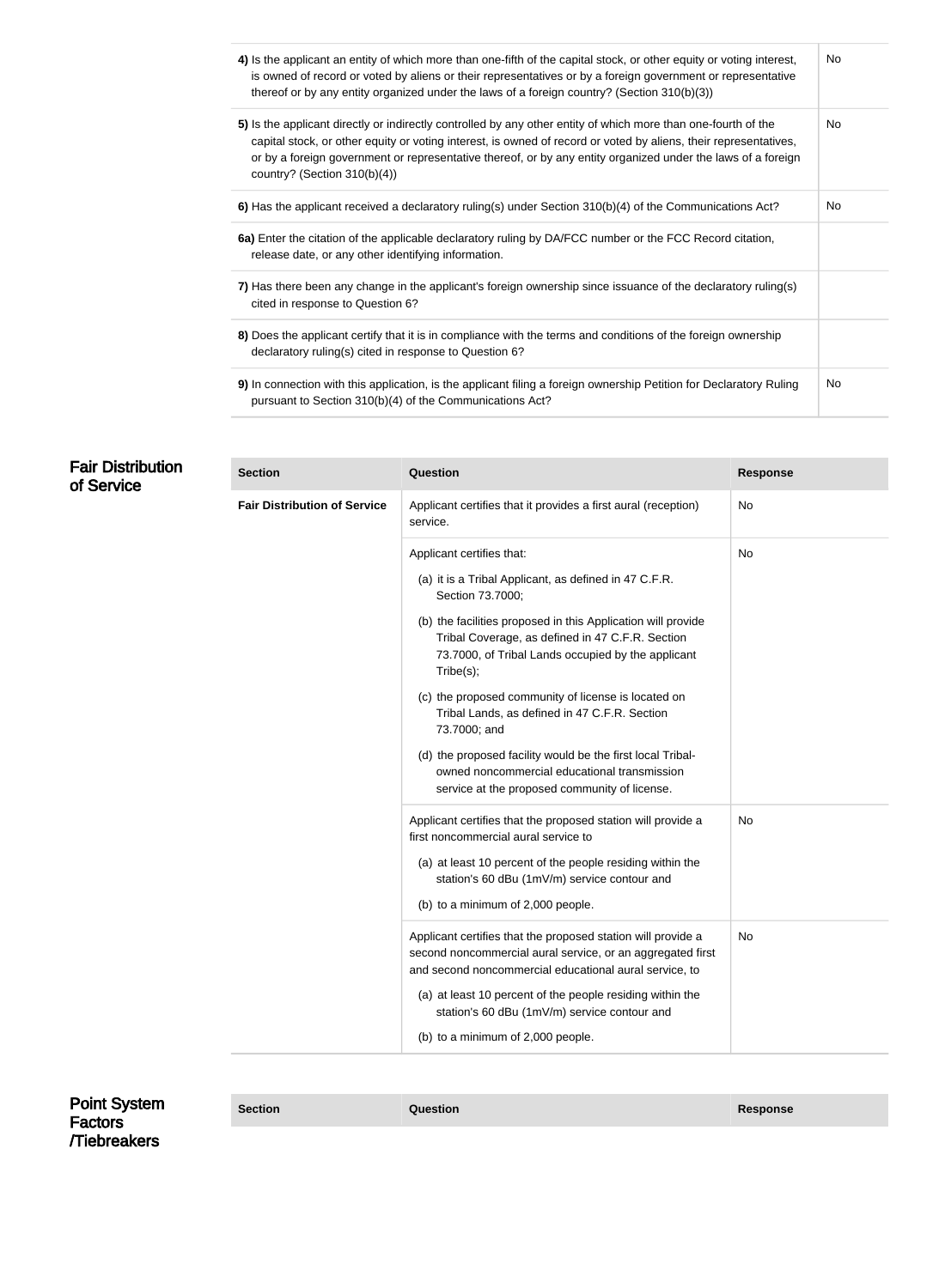| <b>Established Local Applicant</b> | Applicant certifies that for at least the 24 months<br>immediately prior to application, and continuing through the<br>present, it qualifies as a local applicant pursuant to 47 CFR<br>Section 73.7000, and that it is has placed documentation of<br>its qualifications as an established local applicant in the<br>applicant's public inspection file and has submitted to the<br>Commission copies of the documentation.                                                                                                                                                                                        | No     |
|------------------------------------|---------------------------------------------------------------------------------------------------------------------------------------------------------------------------------------------------------------------------------------------------------------------------------------------------------------------------------------------------------------------------------------------------------------------------------------------------------------------------------------------------------------------------------------------------------------------------------------------------------------------|--------|
|                                    | If the applicant certifies above that it qualifies for points as<br>an "established local applicant," applicant pledges to<br>maintain localism characteristics during the period from the<br>grant of the construction permit until the station has<br>achieved at least four years of on-air operations.                                                                                                                                                                                                                                                                                                          | No     |
| <b>Diversity of Ownership</b>      | Applicant certifies<br>(1) that the principal community (city grade) contour of<br>the proposed station does not overlap the principal<br>community contour of any other authorized station<br>(comparing radio to radio and television to television,<br>including non-fill-in translator stations) in which any<br>party to the application has an attributable interest as<br>defined in 47 CFR Section 73.3555, and<br>(2) that it has placed documentation of its diversity<br>qualifications in the applicant's public inspection file<br>and has submitted to the Commission copies of the<br>documentation. | Yes    |
|                                    | Is the applicant's certification to the question above based<br>on a pledge to divest an attributable broadcast interest or<br>resign from an attributable positional interest?                                                                                                                                                                                                                                                                                                                                                                                                                                     | No     |
|                                    | If the applicant certifies above that it qualifies for points for<br>"diversity of ownership," applicant and any party to the<br>application pledge to comply with the restrictions on station<br>modifications and acquisitions, as defined in 47 CFR<br>Section 73.7005, during the period from grant of the<br>construction permit until the station has achieved at least<br>four years of on-air operations.                                                                                                                                                                                                   | Yes    |
| <b>State-wide Network</b>          | Applicant certifies that<br>(a) it has NOT claimed a credit for diversity of ownership<br>above;<br>(b) it is one of the three specific types of organizations<br>described in 47 C.F.R. Section 73.7003(b)(3); and<br>(c) it has placed documentation of its qualifications in a<br>local public inspection file and has submitted to the<br>Commission copies of the documentation.                                                                                                                                                                                                                               | No     |
| <b>Technical Parameters</b>        | Applicant certifies that the numbers in the boxes below<br>accurately reflect the new area and population that its<br>proposal would serve with a 60 dBu signal measured in<br>accordance with the standard predicted contours in 47 C.F.<br>R. Section 73.313(c) and that it has documented the basis<br>for its calculations in the local public inspection file and has<br>submitted copies to the Commission. Major modification<br>applicants should include new area proposed only (exclude<br>any area already within the station's existing service area).<br>(Points, if any, will be determined by FCC)   | Yes    |
|                                    | New area served in square kilometers (excluding areas of<br>water):                                                                                                                                                                                                                                                                                                                                                                                                                                                                                                                                                 | 534    |
|                                    | Population served based on the most recent census block<br>data from the United State:                                                                                                                                                                                                                                                                                                                                                                                                                                                                                                                              | 396270 |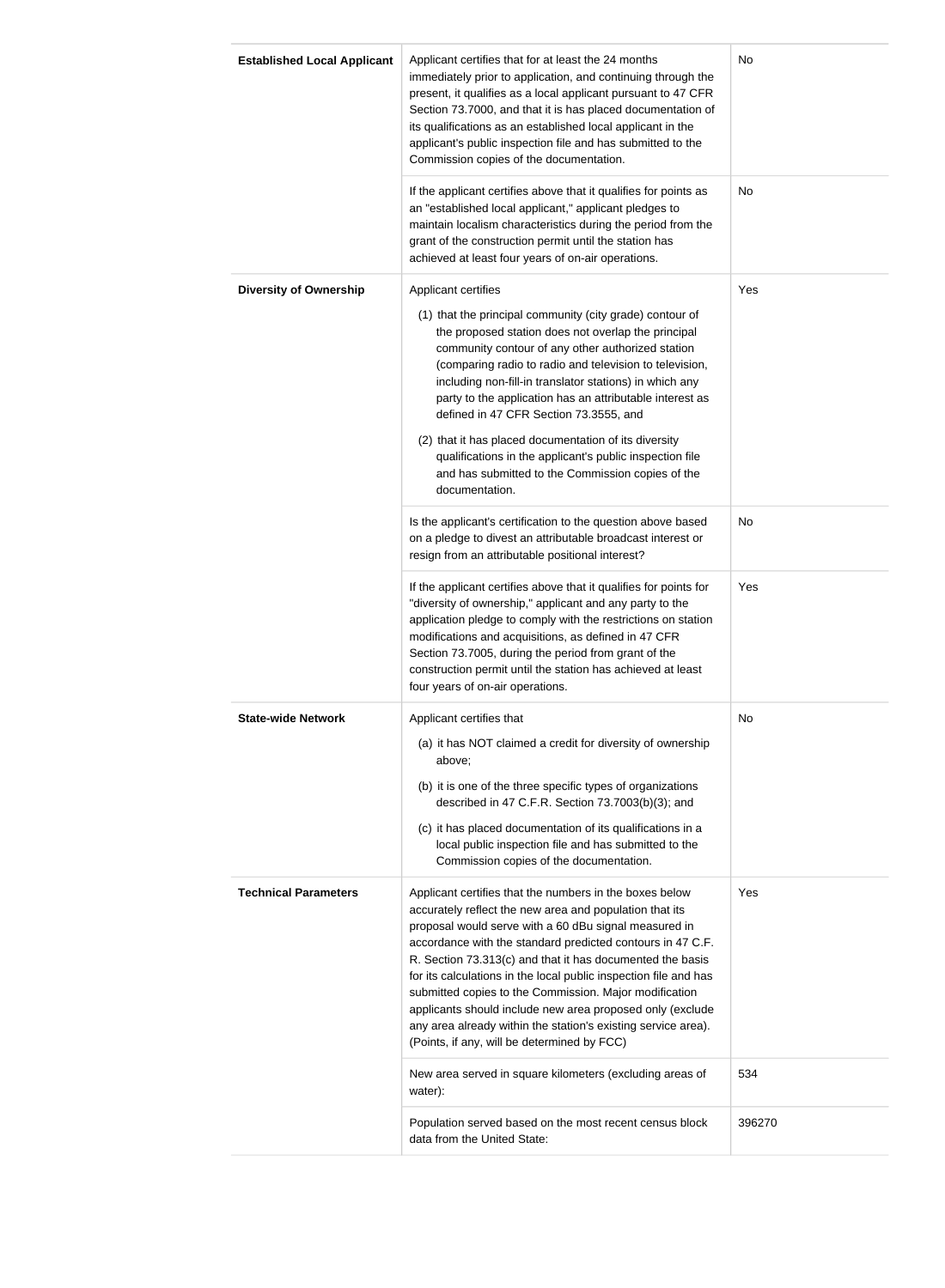| <b>Existing Authorizations</b>                  | By placing a number in the box, the applicant certifies that it<br>and other parties to the application have, as of the date of<br>the filing and pursuant to 47 C.F.R. Section 73.3555,<br>attributable interests in the stated number of relevant<br>broadcast station authorizations. Radio applicants should<br>count all attributable full service radio stations, AM and FM,<br>commercial and noncommercial, and FM translator stations<br>other than fill-in stations or those identified in the second<br>question (pledge to divest an attributable broadcast interest<br>/resign from an attributable positional interest) under<br>Diversity of Ownership above.                                      | 1                     |
|-------------------------------------------------|-------------------------------------------------------------------------------------------------------------------------------------------------------------------------------------------------------------------------------------------------------------------------------------------------------------------------------------------------------------------------------------------------------------------------------------------------------------------------------------------------------------------------------------------------------------------------------------------------------------------------------------------------------------------------------------------------------------------|-----------------------|
| <b>Pending Applications</b>                     | By placing a number in the box, the applicant certifies that it<br>and other parties to the application have, as of the date of<br>the filing and pursuant to 47 C.F.R. Section 73.3555,<br>attributable interests in the stated number of pending<br>applications for new or major changes to relevant broadcast<br>stations. Radio applicants should count all attributable full<br>service radio stations, AM and FM, commercial and<br>noncommercial, and FM translator stations other than fill-in<br>stations or those identified in the second question (pledge to<br>divest an attributable broadcast interest/resign from an<br>attributable positional interest) under Diversity of Ownership<br>above. | 9                     |
| <b>Prior NCE applications</b>                   | Applicant certifies that it applied for an NCE construction<br>permit in a prior filing window and had its application<br>accepted for filing and processed, but subsequently<br>dismissed in favor of an applicant with superior points, or<br>based on a tie-breaker preference.                                                                                                                                                                                                                                                                                                                                                                                                                                | No                    |
|                                                 | Applicant certifies that<br>(1) it has been in continuous existence from the date of<br>the previous filing window until the present, and<br>(2) it does not hold any NCE construction permit or<br>license.                                                                                                                                                                                                                                                                                                                                                                                                                                                                                                      | N/A                   |
| <b>Established Community</b><br><b>Presence</b> | Provide the date on which the applicant qualified as local.<br>See 47 CFR Section 73.7000.                                                                                                                                                                                                                                                                                                                                                                                                                                                                                                                                                                                                                        | 2021-11-07 00:00:00.0 |
|                                                 | Applicant certifies that it has remained local at all times<br>since this date.                                                                                                                                                                                                                                                                                                                                                                                                                                                                                                                                                                                                                                   | No                    |

| <b>Channel and</b><br><b>Facility</b> | <b>Section</b>                          | Question             | <b>Response</b>              |
|---------------------------------------|-----------------------------------------|----------------------|------------------------------|
| <b>Information</b>                    | <b>Proposed Community of</b><br>License | State                | New Jersey                   |
|                                       |                                         | City                 | <b>LAKEWOOD</b>              |
|                                       |                                         | Channel              | 204                          |
|                                       |                                         | Frequency            | 88.7                         |
|                                       | <b>Facility Type</b>                    | <b>Facility Type</b> | Noncommercial<br>Educational |
|                                       | <b>Station Class</b>                    | <b>Station Class</b> | A                            |

| <b>Section</b>                                  | <b>Question</b>                                                    | <b>Response</b>           |
|-------------------------------------------------|--------------------------------------------------------------------|---------------------------|
| <b>Antenna Structure</b><br><b>Registration</b> | Do you have an FCC Antenna Structure Registration (ASR)<br>Number? | Yes                       |
|                                                 | <b>ASR Number</b>                                                  | 1044747                   |
| <b>Coordinates (NAD83)</b>                      | Latitude                                                           | $39^{\circ}$ 59' 51.1" N+ |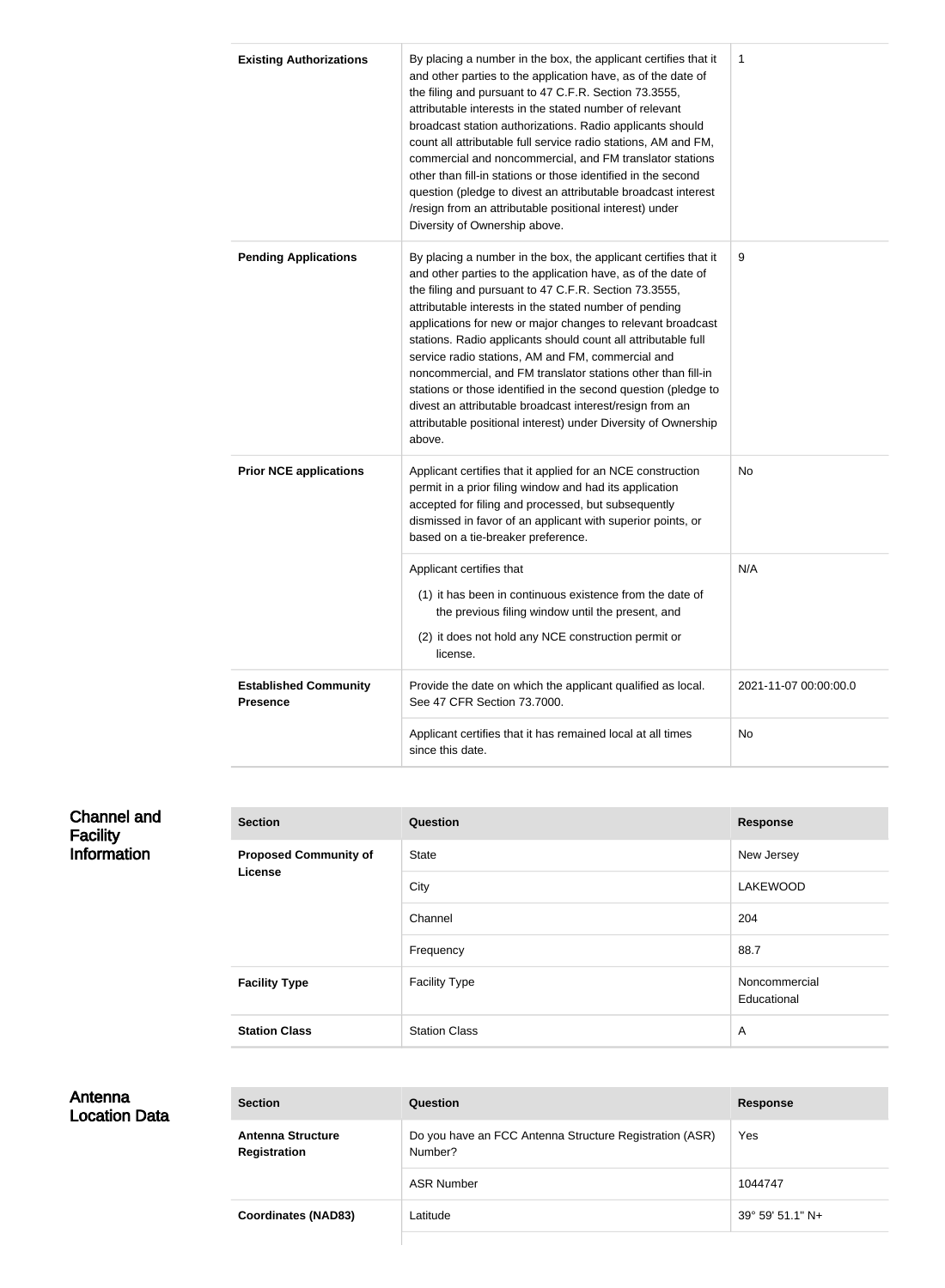|                     | Longitude                                        | $074^{\circ}$ 10' 18.9" W-                                                 |
|---------------------|--------------------------------------------------|----------------------------------------------------------------------------|
|                     | <b>Structure Type</b>                            | GTOWER-Guyed<br><b>Structure Used for</b><br><b>Communication Purposes</b> |
|                     | <b>Overall Structure Height</b>                  | 94.4 meters                                                                |
|                     | <b>Support Structure Height</b>                  | 94.4 meters                                                                |
|                     | Ground Elevation (AMSL)                          | 17.4 meters                                                                |
| <b>Antenna Data</b> | Height of Radiation Center Above Ground Level    | Horizontal:60 meters<br>Vertical:60 meters                                 |
|                     | Height of Radiation Center Above Average Terrain | Horizontal:68 meters<br>Vertical:68 meters                                 |
|                     | Height of Radiation Center Above Mean Sea Level  | Horizontal: 77.4 meters<br>Vertical: 77.4 meters                           |
|                     | <b>Effective Radiated Power</b>                  | Horizontal:6 Vertical: 6                                                   |

| Antenna<br><b>Technical Data</b> | <b>Section</b>      | Question     | <b>Response</b> |
|----------------------------------|---------------------|--------------|-----------------|
|                                  | <b>Antenna Type</b> | Antenna Type | Directional     |

### **Directional Antenna Relative Field Value**

| <b>Degree</b> | <b>Value</b> | <b>Degree</b> | Value | <b>Degree</b> | Value | <b>Degree</b> | <b>Value</b> |
|---------------|--------------|---------------|-------|---------------|-------|---------------|--------------|
| $\bf{0}$      | 0.51         | 90            | 1.0   | 180           | 0.355 | 270           | 0.42         |
| 10            | 0.56         | 100           | 1.0   | 190           | 0.285 | 280           | 0.525        |
| 20            | 0.45         | 110           | 1.0   | 200           | 0.25  | 290           | 0.66         |
| 30            | 0.38         | 120           | 1.0   | 210           | 0.23  | 300           | 0.78         |
| 40            | 0.43         | 130           | 1.0   | 220           | 0.21  | 310           | 0.62         |
| 50            | 0.54         | 140           | 0.86  | 230           | 0.225 | 320           | 0.5          |
| 60            | 0.67         | 150           | 0.69  | 240           | 0.25  | 330           | 0.4          |
| 70            | 0.84         | 160           | 0.55  | 250           | 0.29  | 340           | 0.37         |
| 80            | 1.0          | 170           | 0.44  | 260           | 0.335 | 350           | 0.41         |

#### **Additional Azimuths**

| Degree | Value |
|--------|-------|
|        |       |

## **Technical Certifications**

| <b>Section</b>              | Question                                                                                                                                                                                   | <b>Response</b> |
|-----------------------------|--------------------------------------------------------------------------------------------------------------------------------------------------------------------------------------------|-----------------|
| <b>Environmental Effect</b> | Would a Commission grant of Authorization for this location<br>be an action which may have a significant environmental<br>effect? (See 47 C.F.R. Section 1.1306)                           | <b>No</b>       |
| <b>Broadcast Facility</b>   | Does the proposed facility comply with the applicable<br>engineering standards and assignment requirements of 47<br>C.F.R. Sections 73.203, 73.207, 73.213, 73.315, 73.509,<br>and 73.515? | Yes             |
| <b>Contour Protection</b>   | Does the proposed facility request processing pursuant to<br>the contour protection provisions of 47 C.F.R Section<br>73.215?                                                              | No.             |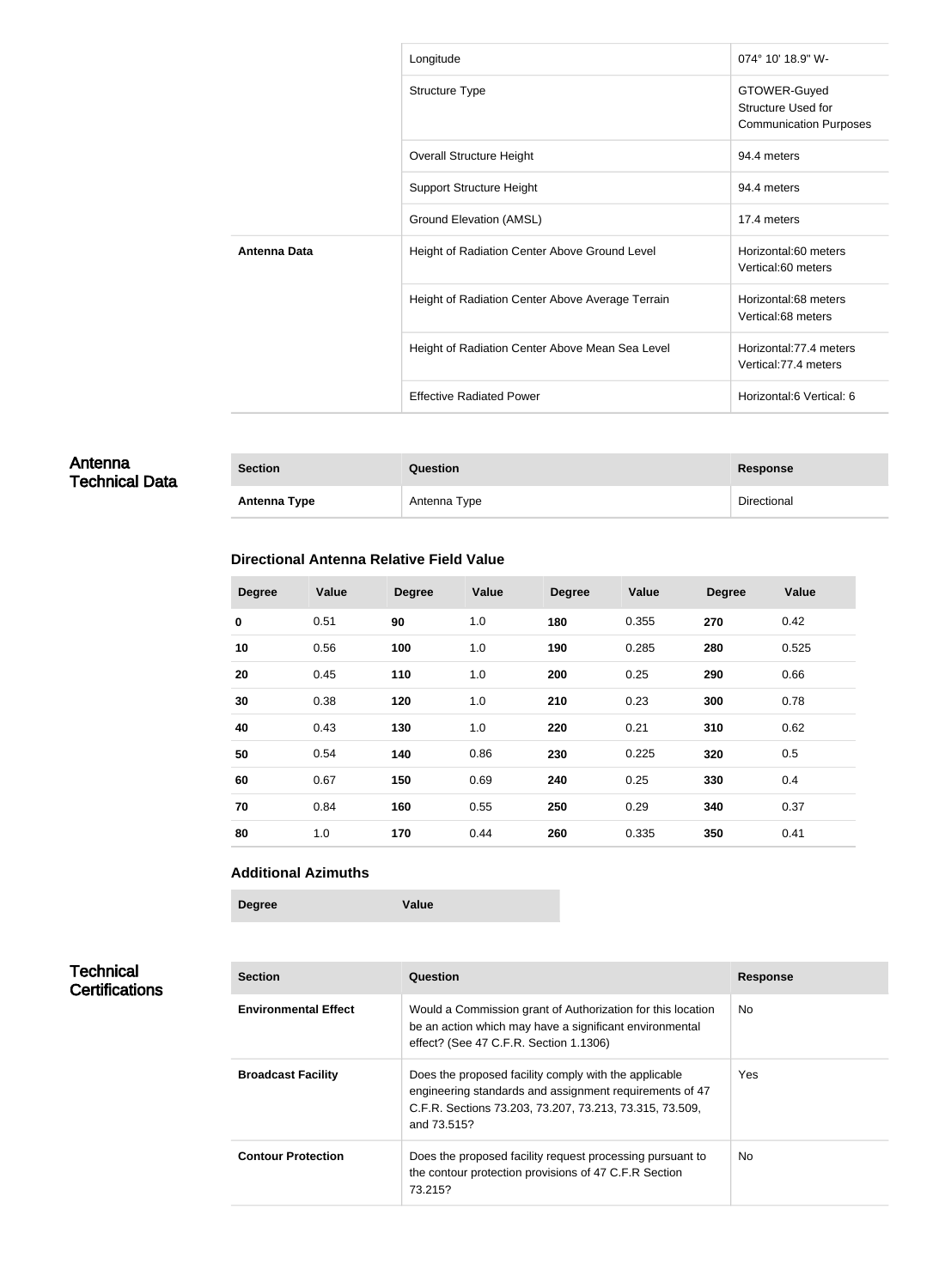| <b>Reasonable Site Assurance</b> | Applicant certifies that it has reasonable assurance in good<br>faith that the site or proposed structure at the location of its<br>transmitting antenna will be available to the applicant for the<br>applicant's intended purpose.                           | Yes |
|----------------------------------|----------------------------------------------------------------------------------------------------------------------------------------------------------------------------------------------------------------------------------------------------------------|-----|
|                                  | If reasonable assurance is not based on applicant's<br>ownership of the proposed site or structure, applicant<br>certifies that it has obtained such reasonable assurance by<br>contacting the owner or person possessing control of the<br>site or structure. | Yes |

# **Certification**

| <b>Section</b>                                    | Question                                                                                                                                                                                                                                                                                                                                                                                                                                                                                                                                                                                                                                                                                                                                                                                                                                                  | <b>Response</b>                                 |
|---------------------------------------------------|-----------------------------------------------------------------------------------------------------------------------------------------------------------------------------------------------------------------------------------------------------------------------------------------------------------------------------------------------------------------------------------------------------------------------------------------------------------------------------------------------------------------------------------------------------------------------------------------------------------------------------------------------------------------------------------------------------------------------------------------------------------------------------------------------------------------------------------------------------------|-------------------------------------------------|
| <b>General Certification</b><br><b>Statements</b> | The Applicant waives any claim to the use of any particular<br>frequency or of the electromagnetic spectrum as against the<br>regulatory power of the United States because of the<br>previous use of the same, whether by authorization or<br>otherwise, and requests an Authorization in accordance<br>with this application (See Section 304 of the<br>Communications Act of 1934, as amended.).                                                                                                                                                                                                                                                                                                                                                                                                                                                       |                                                 |
|                                                   | The Applicant certifies that neither the Applicant nor any<br>other party to the application is subject to a denial of<br>Federal benefits pursuant to §5301 of the Anti-Drug Abuse<br>Act of 1988, 21 U.S.C. § 862, because of a conviction for<br>possession or distribution of a controlled substance. This<br>certification does not apply to applications filed in services<br>exempted under §1.2002(c) of the rules, 47 CFR. See §1.<br>2002(b) of the rules, 47 CFR § 1.2002(b), for the definition<br>of "party to the application" as used in this certification §<br>1.2002(c). The Applicant certifies that all statements made<br>in this application and in the exhibits, attachments, or<br>documents incorporated by reference are material, are part<br>of this application, and are true, complete, correct, and<br>made in good faith. |                                                 |
| <b>Authorized Party to Sign</b>                   | <b>FAILURE TO SIGN THIS APPLICATION MAY RESULT IN</b><br>DISMISSAL OF THE APPLICATION AND FORFEITURE<br>OF ANY FEES PAID<br>Upon grant of this application, the Authorization Holder may<br>be subject to certain construction or coverage requirements.<br>Failure to meet the construction or coverage requirements<br>will result in automatic cancellation of the Authorization.<br>Consult appropriate FCC regulations to determine the<br>construction or coverage requirements that apply to the type<br>of Authorization requested in this application.<br>WILLFUL FALSE STATEMENTS MADE ON THIS FORM<br>OR ANY ATTACHMENTS ARE PUNISHABLE BY FINE<br>AND/OR IMPRISONMENT (U.S. Code, Title 18, §1001)<br>AND/OR REVOCATION OF ANY STATION<br>AUTHORIZATION (U.S. Code, Title 47, §312(a)(1)), AND<br>/OR FORFEITURE (U.S. Code, Title 47, §503). |                                                 |
|                                                   | I declare, under penalty of perjury, that I am an authorized<br>representative of the above-named applicant for the<br>Authorization(s) specified above.                                                                                                                                                                                                                                                                                                                                                                                                                                                                                                                                                                                                                                                                                                  | <b>Penny Jackson</b><br>President<br>11/08/2021 |

| <b>Attachments</b> | <b>File Name</b>             | Uploaded By | <b>Attachment Type</b>        | <b>Description</b>      | <b>Upload Status</b>                       |
|--------------------|------------------------------|-------------|-------------------------------|-------------------------|--------------------------------------------|
|                    | 056 Elig Cert.pdf            | Applicant   | Eligibility<br>Certifications | <b>Eligibility Cert</b> | Done with Virus Scan and<br>/or Conversion |
|                    | 056 Holdings List 090721.pdf | Applicant   | Attributable<br>Interest      | <b>Holdings List</b>    | Done with Virus Scan and<br>/or Conversion |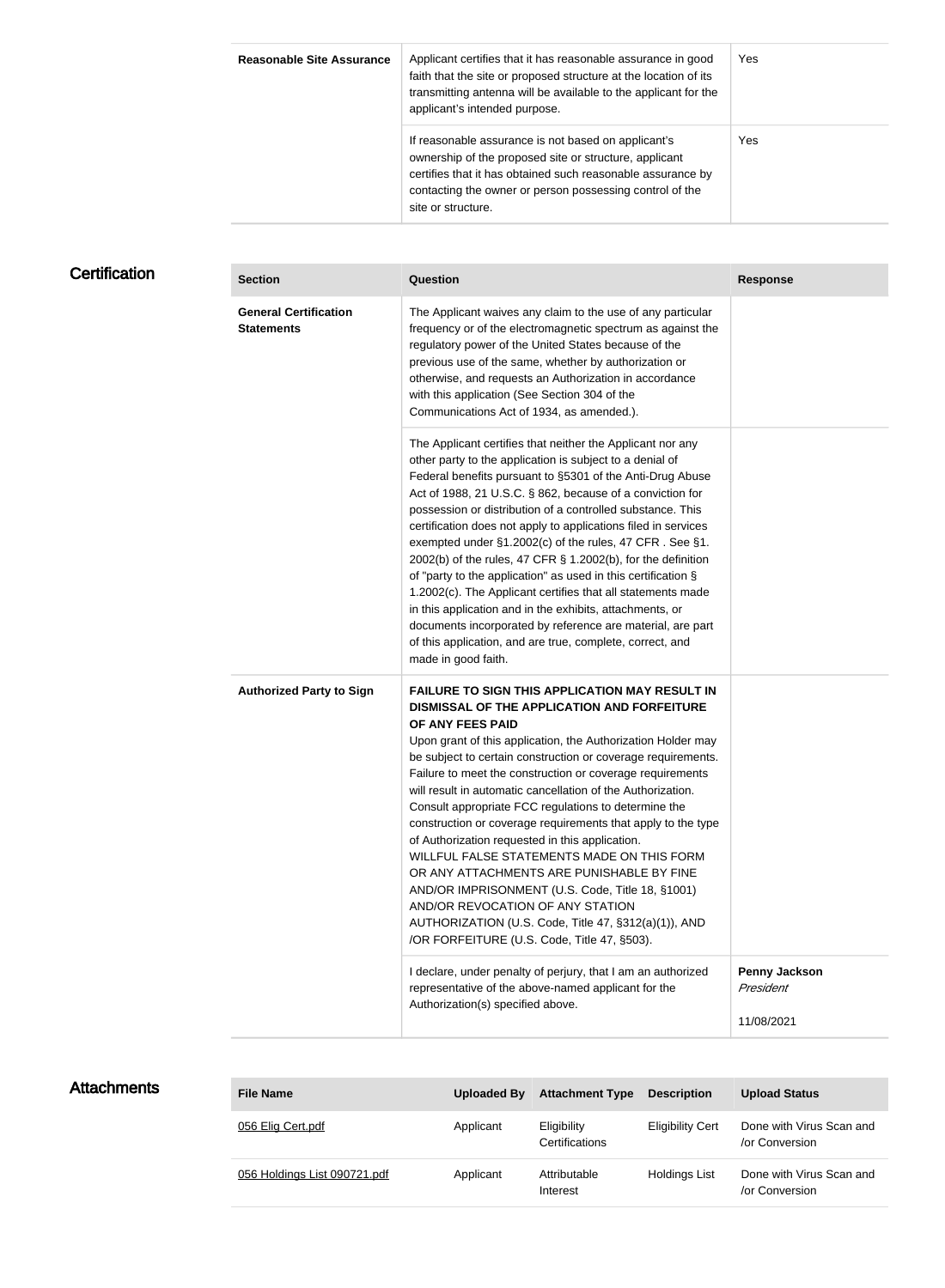| 056 Lakwwod, NJ Tower Cert EM                | Applicant | Technical                          | Reasonable          | Done with Virus Scan and                   |
|----------------------------------------------|-----------|------------------------------------|---------------------|--------------------------------------------|
| ASR 1044747.pdf                              |           | Certifications                     | Assurance           | or Conversion                              |
| Lakewood 73.515 Compliance Exhibit.          | Applicant | Technical                          | \$73.515            | Done with Virus Scan and                   |
| pdf                                          |           | Certifications                     | Compliance          | or Conversion                              |
| <b>Lakewood Allocation Study Exhibit.pdf</b> | Applicant | Technical<br><b>Certifications</b> | Allocation<br>Study | Done with Virus Scan and<br>/or Conversion |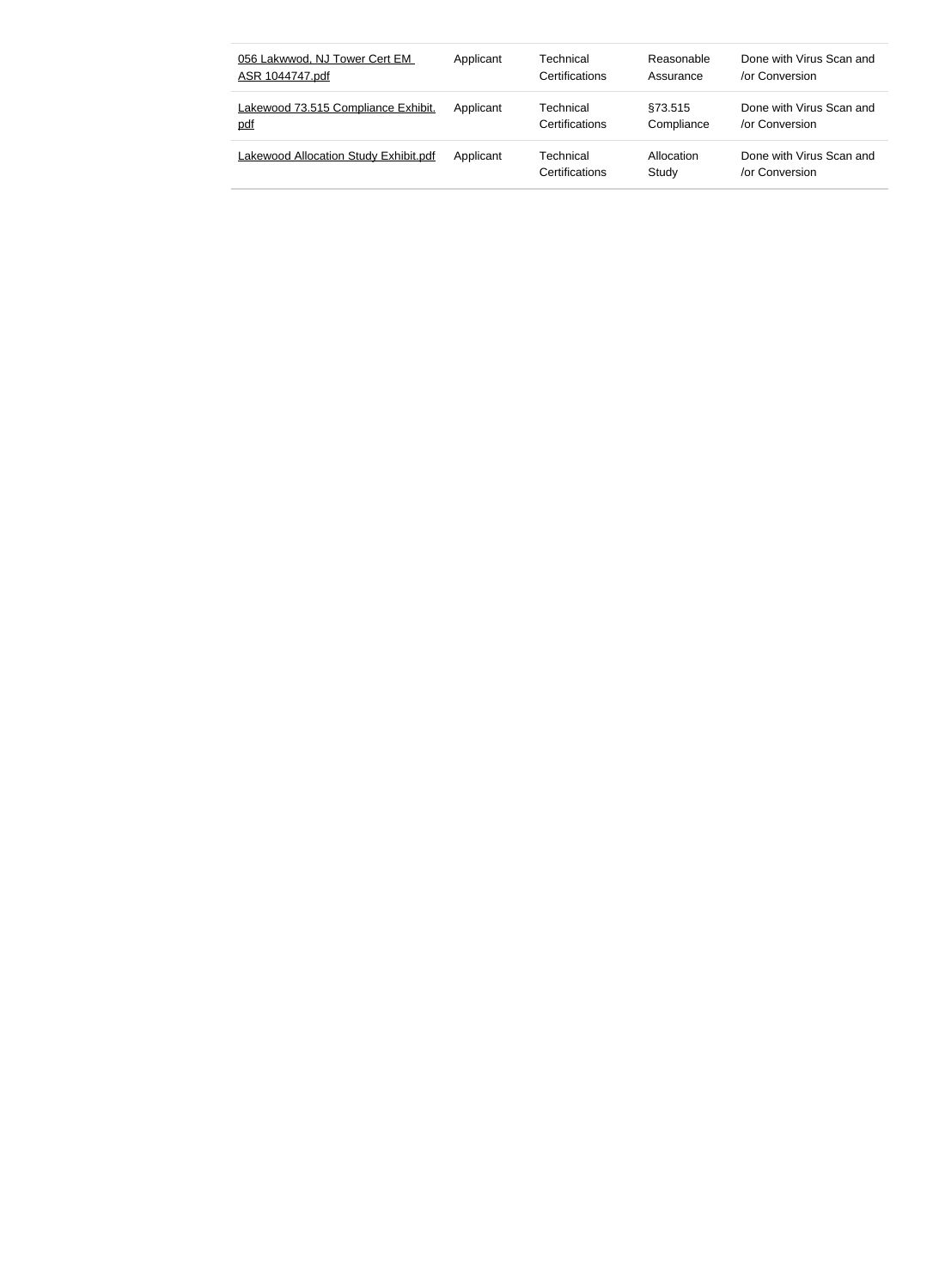Eligibility Certification

The applicant is licensee of WNEE 122086 Patterson, GA. The FCC originally awarded application grant to the applicant via filing BNPED‐20071015DMD on 03/06/2008.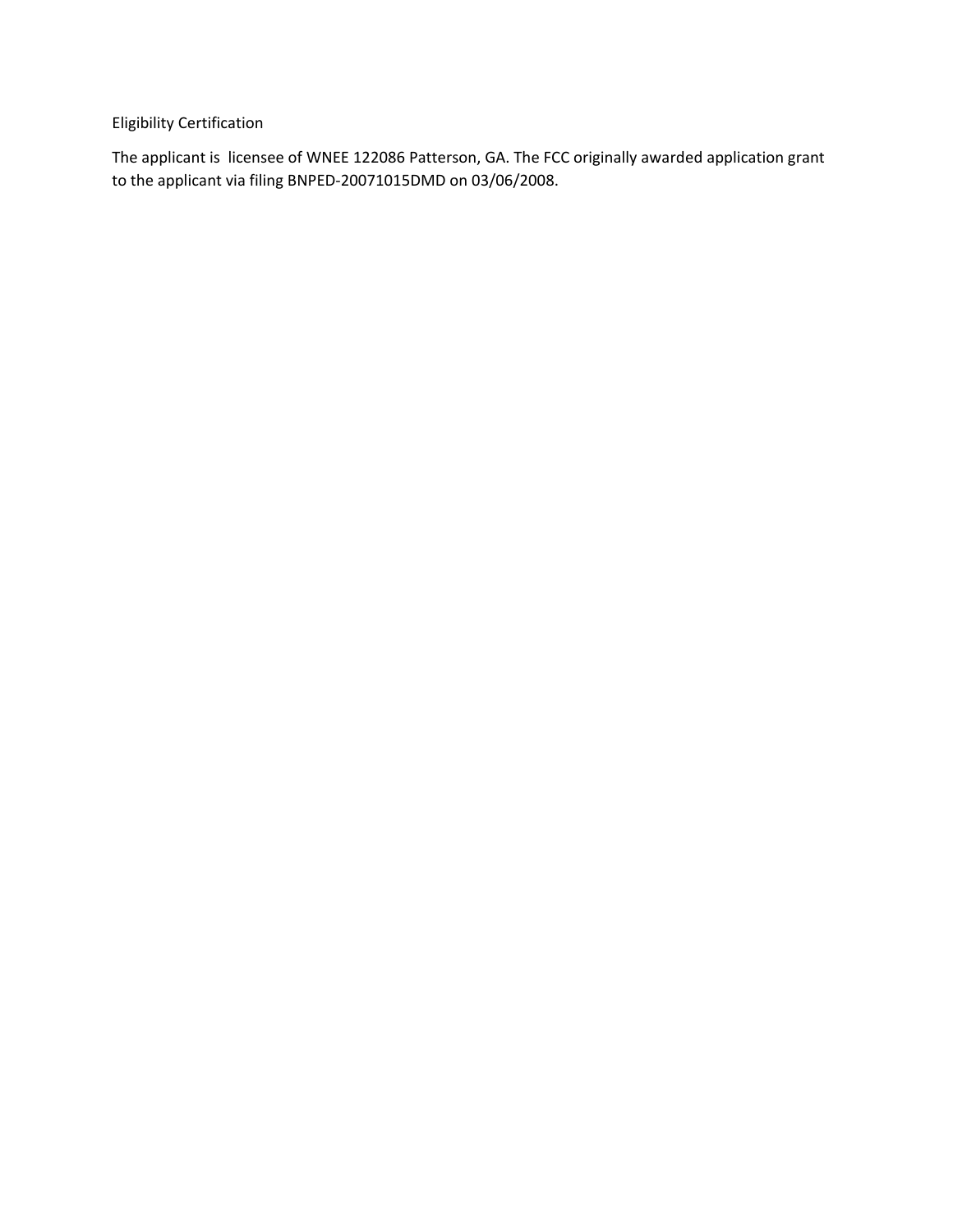Community Public Radio, Inc.

WNEE 122086 Patterson, GA Full Power FM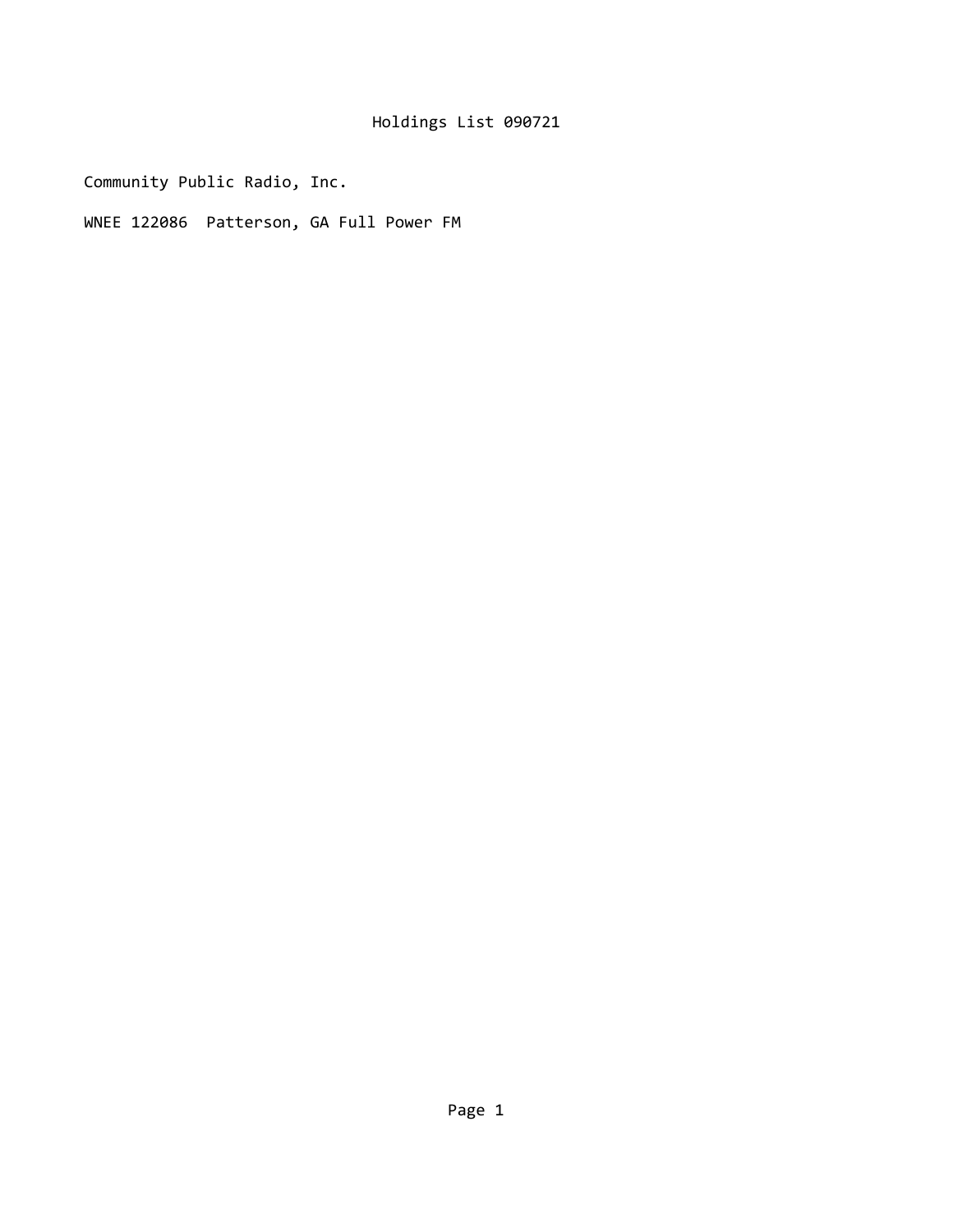#### **James Price**

**From:** Lowell Jackson [communitypublicradio@gmail.com] **Sent:** Thursday, October 21, 2021 6:34 PM **To:** James Price **Subject:** Fwd: RA on CTI ASRN 1044747, CTI #10640 in Toms River, NJ

Subject: RA on CTI ASRN 1044747, CTI #10640 in Toms River, NJ

TO92220 081320-1647

ASRN 1044747 Owned by CTI Towers, Inc their #10640 Toms River, NJ

#### *SEE BELOW for CTI email*

-------- Forwarded Message -------- **Subject:** RA letter Re: Space on CTI Tower **Date:** Thu, 21 Oct 2021 20:39:13 +0000 **From:** Jason Peduto <*ipeduto@ctitowers.com*>

This email confirms that CTI Towers, Inc which owns ASRN 1044747, CTI #10640 in Toms River, NJ has space on this tower as of today. We would entertain discussions with Community Public Radio, Inc in Athens Georgia about leasing space on this tower for a new FM radio station as long as space is still available after the FCC Auction.

Jason

Jason Peduto Senior Account Manager CTI Towers, Inc. 5000 CentreGreen Way Suite 325 Cary, NC 27513 Mobile: (252) 573-8631

The information contained in this message may be privileged and confidential and protected from disclosure. If the reader of this message is not the intended recipient, or an employee or agent responsible for delivering this message to the intended recipient, you are hereby notified that any dissemination, distribution or copying of this communication is strictly prohibited. If you have received this communication in error, please notify us immediately by replying to the message and deleting it from your computer.

-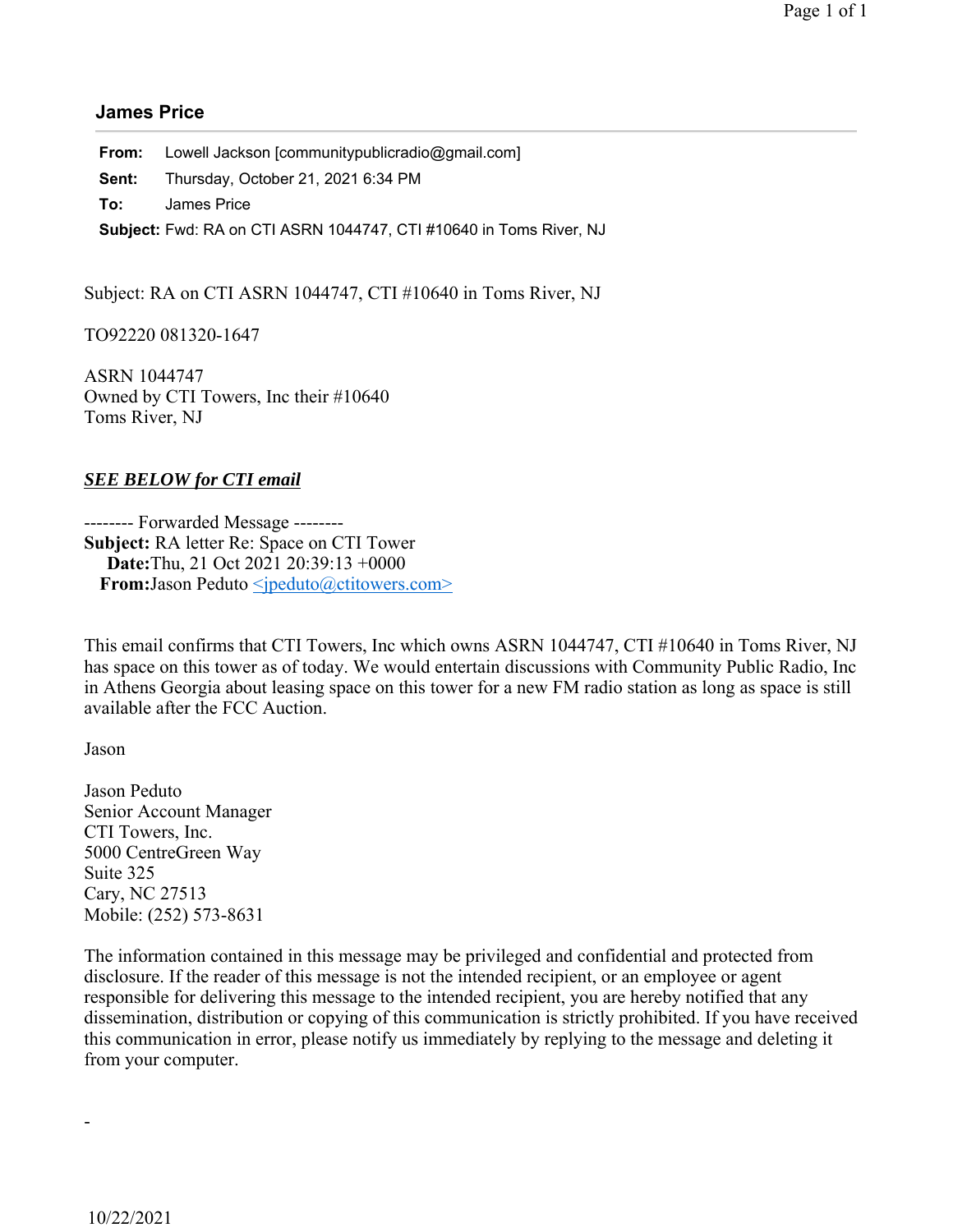#### §73.515 Compliance

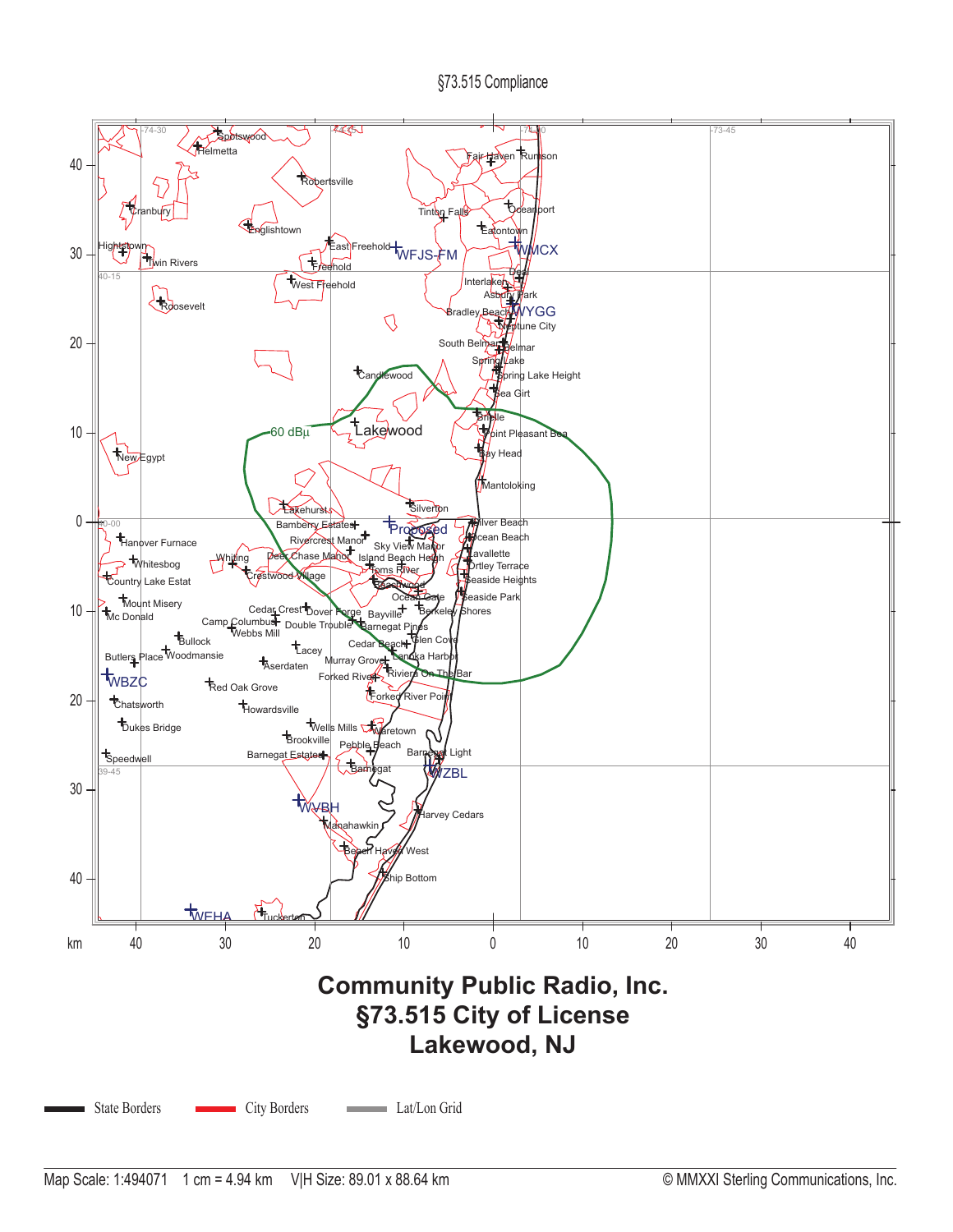# **Page 1 Community Public Radio, Inc. Identification of Facilities Lakewood, NJ**

CALL ST CITY FREQ CHN CL ERP STAT FORMAT ARN ARN OWNER LATITUDE LONGITUDE HAAT:m AMSL:m ---------------------------------------------------------------- Proposed 88.70000 A 6000.00 APP Unknown or New CP 39-59-51.1 N 74-10-18.9 W 67.587 77.000 WFJS-FM NJ FREEHOLD 89.30000 B1 15000.00 LIC Unknown or New CP BLED-20171002AEX DOMESTIC CHURCH MEDIA FOUNDATION 40-16-27.0 N 74-09-48.8 W 30.584 78.000 WMCX NJ WEST LONG BRANCH 88.90000 A 1000.00 LIC Unknown or New CP BLED-19881227KB MONMOUTH UNIVERSITY 40-16-44.4 N 74-00-24.4 W 32.341 48.000 WBZC NJ PEMBERTON 88.90000 B1 10000.00 LIC Unknown or New CP BLED-20060724ADI FOUR RIVERS COMMUNITY BROADCASTING CORPORATION 39-50-34.4 N 74-32-38.6 W 66.625 96.000 WRSU-FM NJ NEW BRUNSWICK 88.70000 A 1350.00 LIC Unknown or New CP BLED-1206 BOARD OF GOVERNORS OF RUTGERS 40-28-00.3 N 74-26-13.5 W 27.725 62.000 WEHA NJ PORT REPUBLIC 88.70000 A 800.00 LIC Unknown or New CP BLED-20120713ADH SPREAD THE GOSPEL, INC. 39-36-17.9 N 74-26-02.2 W 67.732 74.400 WXPN PA PHILADELPHIA 88.50000 B 2650.00 LIC Unknown or New CP BLED-20140401AGY THE TRUSTEES OF THE UNIVERSITY OF PENNSYLVANIA 40-02-19.7 N 75-14-12.8 W 346.258 428.000 WPSC-FM NJ WAYNE 88.70000 A 200.00 LIC Unknown or New CP BLED-19881216KB WILLIAM PATERSON UNIVERSITY OF N. J. 40-59-46.4 N 74-16-49.5 W 74.827 211.000 WRHU NY HEMPSTEAD 88.70000 A 470.00 LIC Unknown or New CP BMLED-19881011KA HOFSTRA UNIVERSITY 40-43-03.3 N 73-36-10.4 W 51.072 78.000 WKNZ DE HARRINGTON 88.70000 B1 25000.00 LIC Unknown or New CP BLED-20101213AAS THE BRIDGE OF HOPE, INC. 38-53-30.4 N 75-34-46.7 W 96.030 108.600 WKNZ DE HARRINGTON 88.70000 B1 25000.00 CP MOD Unknown or New CP 0000125346 THE BRIDGE OF HOPE, INC. 38-53-30.0 N 75-34-47.0 W 95.935 108.600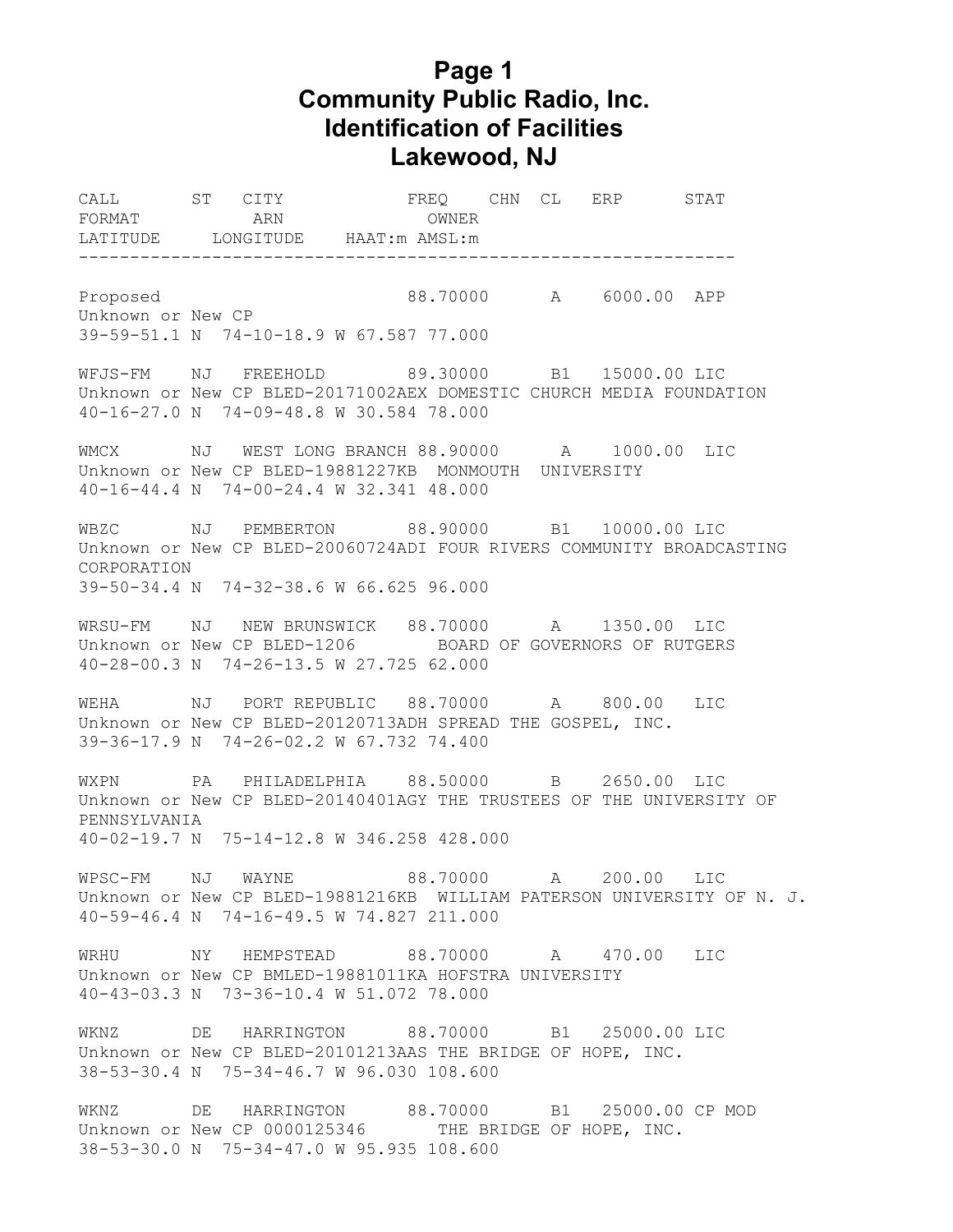# **Page 2 Community Public Radio, Inc. Identification of Facilities Lakewood, NJ**

WYGG NJ ASBURY PARK 88.10000 A 780.00 LIC Unknown or New CP BLED-20180806ABF MINORITY BUSINESS & HOUSING DEVELOPMENT, T<sub>NC</sub> 40-13-02.4 N 74-00-36.4 W 29.904 49.500

WBYX PA STROUDSBURG 88.70000 B1 4000.00 LIC Unknown or New CP BLED-20120928AXY FOUR RIVERS COMMUNITY BROADCASTING CORP. 41-02-40.3 N 75-22-43.6 W 169.330 652.000

WZBL NJ BARNEGAT LIGHT 88.10000 A 100.00 LIC Unknown or New CP BLED-20101216ADA HOPE CHRISTIAN CHURCH OF MARLTON, INC. 39-45-03.4 N 74-07-09.4 W 11.427 15.000

WXPH PA MIDDLETOWN 88.70000 B 7000.00 LIC Unknown or New CP BLED-20070705AEB THE TRUSTEES OF THE UNIVERSITY OF PENNSYLVANIA 40-02-07.4 N 76-37-17.9 W 197.326 354.000

WVBH NJ BEACH HAVEN WEST 88.30000 A 100.00 LIC Unknown or New CP BLED-20030304AAT PRIORITY RADIO, INC. 39-42-56.4 N 74-17-30.5 W 126.634 145.000

WWFM NJ TRENTON 89.10000 A 1150.00 LIC Unknown or New CP BMLED-20101201APO MERCER COUNTY COMMUNITY COLLEGE 40-15-30.4 N 74-38-57.6 W 84.489 118.000

WNHU CT WEST HAVEN 88.70000 A 1700.00 LIC Unknown or New CP BLED-19981201KC UNIVERSITY OF NEW HAVEN 41-17-29.3 N 72-57-38.3 W 26.708 79.000

WNJT-FM NJ TRENTON 88.10000 A 110.00 LIC Unknown or New CP BLED-19961001KE NEW YORK PUBLIC RADIO 40-16-58.4 N 74-41-09.6 W 175.574 244.000

WBGO NJ NEWARK 88.30000 B1 2500.00 LIC Unknown or New CP BLED-20111213ABV NEWARK PUBLIC RADIO INC. 40-45-22.4 N 73-59-10.5 W 265.388 284.000

WFRS NY SMITHTOWN 88.90000 A 1500.00 LIC Unknown or New CP BMLED-20130530AMD FAMILY STATIONS, INC. 40-48-27.4 N 73-10-46.4 W 125.823 154.000

WAJM NJ ATLANTIC CITY 88.90000 A 150.00 LIC Unknown or New CP BLED-20170329AAN ATLANTIC CITY BOARD OF EDUCATION 39-21-54.4 N 74-28-29.5 W 26.827 31.700

WRHV NY POUGHKEEPSIE 88.70000 A 230.00 LIC Unknown or New CP BLED-19900913KA WMHT EDUCATIONAL TELECOMMUNICATIONS 41-43-09.3 N 73-59-45.5 W 380.035 503.000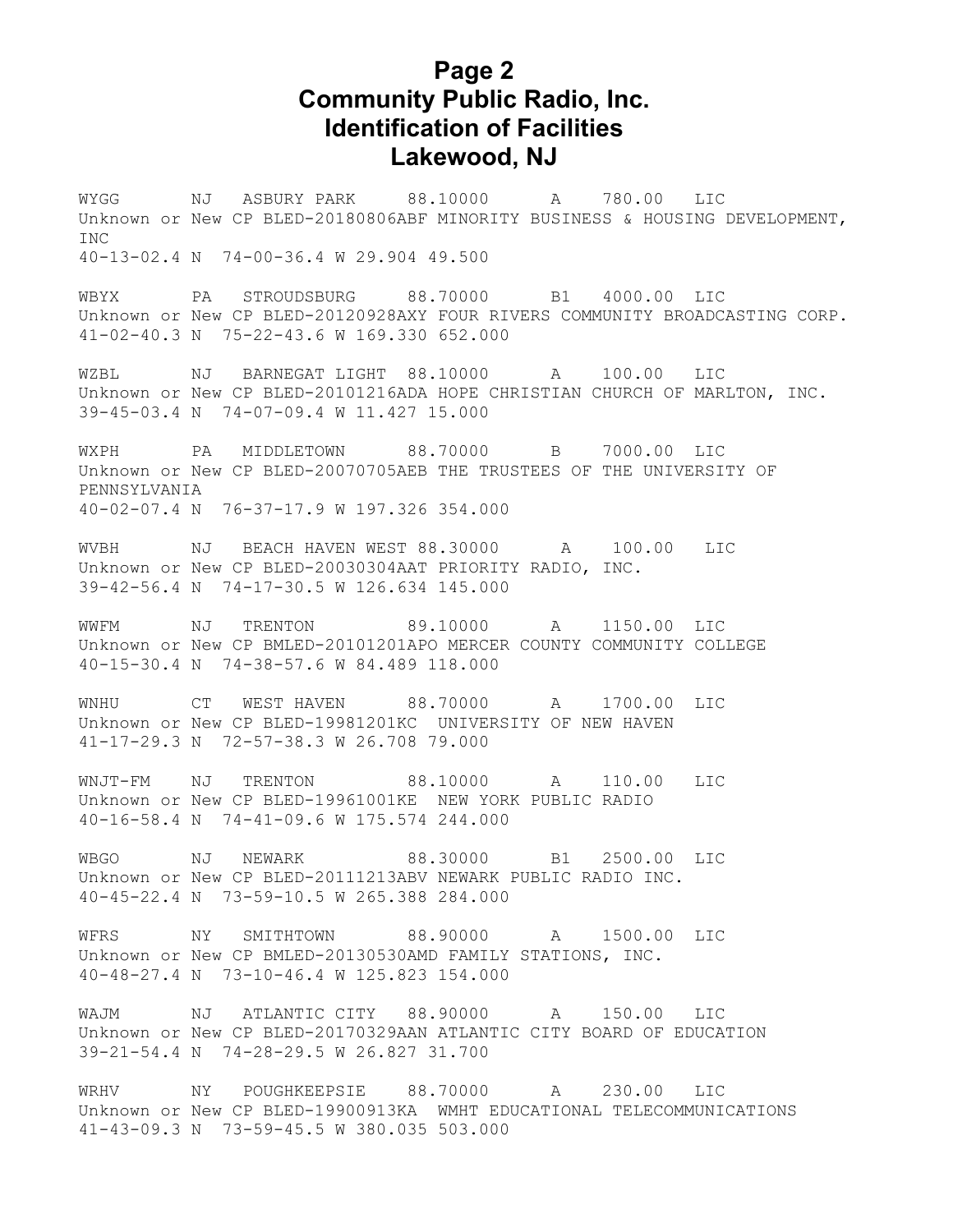# **Page 3 Community Public Radio, Inc. Identification of Facilities Lakewood, NJ**

WBYO PA SELLERSVILLE 88.90000 A 900.00 LIC Unknown or New CP BLED-19950531KB FOUR RIVERS COMMUNITY BROADCASTING CORP. 40-23-02.3 N 75-21-00.6 W 122.827 274.000

WFNP NY ROSENDALE 88.70000 A 230.00 LIC Unknown or New CP BLED-19930111KC STATE UNIVERSITY OF NEW YORK 41-43-09.3 N 73-59-45.5 W 370.288 503.000

WPOB NY PLAINVIEW 88.50000 A 125.00 LIC Unknown or New CP BLED-19901102KB PLAINVIEW-OLD BETHPAGE SCHOOL DISTRICT 40-47-48.3 N 73-27-42.4 W 74.557 116.000

WKWZ NY SYOSSET 88.50000 A 125.00 LIC Unknown or New CP BLED-19901102KA SYOSSET CENTRAL SCHOOL DISTRICT 40-47-48.3 N 73-27-42.4 W 73.146 116.000

WEER NY MONTAUK 88.70000 A 1700.00 LIC Unknown or New CP BLED-20050318ABX EASTERN TOWER CORP. 41-01-55.4 N 71-58-31.3 W 86.284 92.700

WNJS-FM NJ BERLIN 88.10000 A 80.00 LIC Unknown or New CP BMLED-20180717AAW WHYY, INC. 39-43-41.4 N 74-50-37.6 W 285.003 313.000

WNJP NJ SUSSEX 88.50000 A 450.00 LIC Unknown or New CP BLED-19980729KC NEW YORK PUBLIC RADIO 41-08-37.3 N 74-32-16.6 W 190.750 454.000

WEDW-FM CT STAMFORD 88.50000 A 2000.00 LIC Unknown or New CP BLED-19920113KA CONNECTICUT PUBLIC BROADCASTING, INC 41-02-49.3 N 73-31-34.4 W 81.818 127.000

WNYU-FM NY NEW YORK 89.10000 B1 8300.00 LIC Unknown or New CP BLED-1123 NEW YORK UNIVERSITY 40-51-26.3 N 73-54-46.4 W 78.790 106.000

WRPJ NY PORT JERVIS 88.90000 A 500.00 LIC Unknown or New CP BLED-19921112KZ SOUND OF LIFE, INC. 41-25-36.3 N 74-34-52.5 W 147.488 427.000

WWES NY MOUNT KISCO 88.90000 A 400.00 LIC Unknown or New CP 0000136027 WAMC 41-14-46.0 N 73-40-31.0 W 7.374 158.000

WEAA MD BALTIMORE 88.90000 B1 12500.00 LIC Unknown or New CP BLED-1622 MORGAN STATE UNIVERSITY 39-20-31.3 N 76-35-11.8 W 58.324 142.000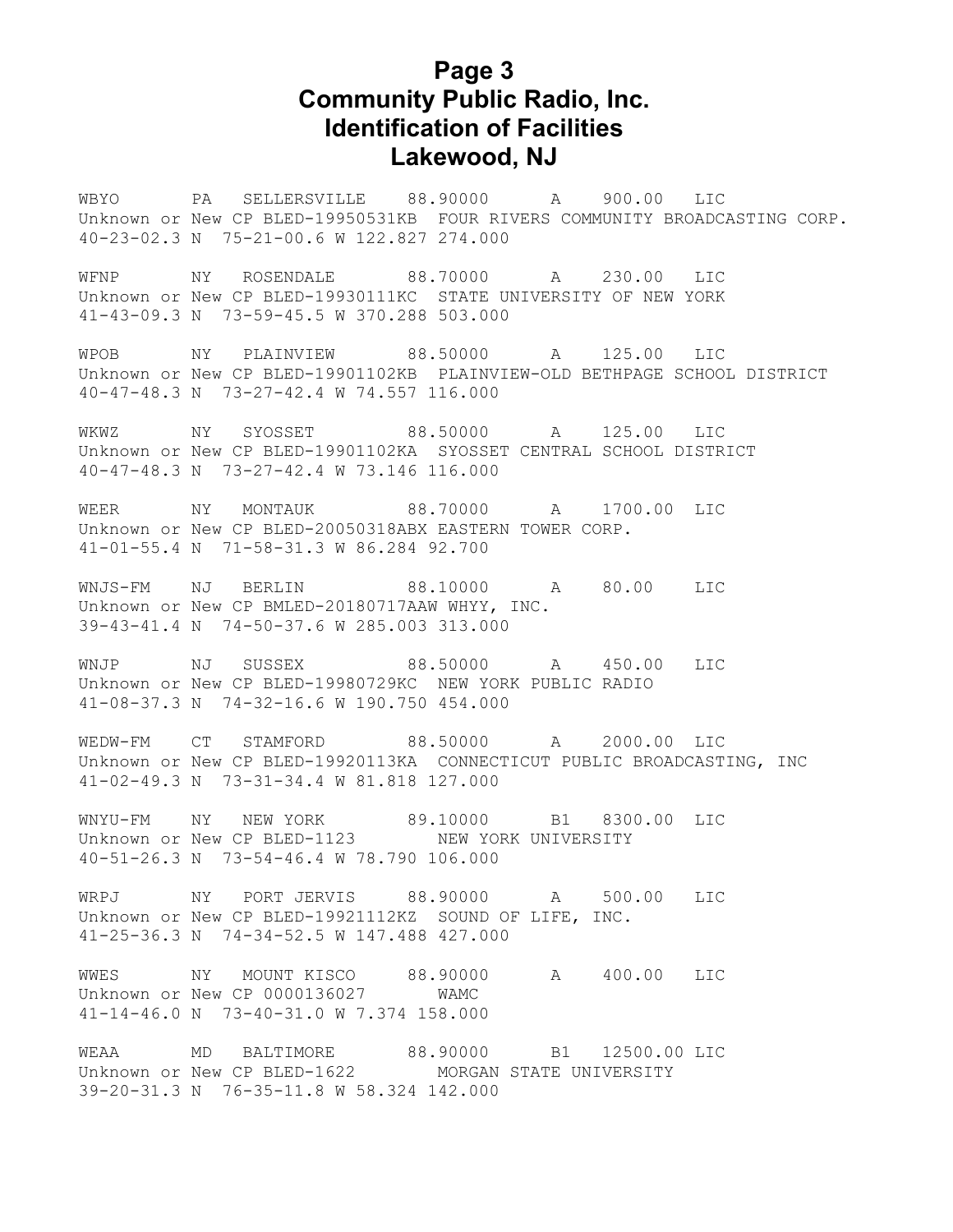# **Page 4 Community Public Radio, Inc. Identification of Facilities Lakewood, NJ**

WVOF CT FAIRFIELD 88.50000 A 100.00 LIC Unknown or New CP BMLED-19900313KC FAIRFIELD UNIVERSITY 41-09-32.3 N 73-15-33.4 W 18.070 66.000

WFDU NJ TEANECK 89.10000 B1 3000.00 LIC Unknown or New CP BLED-20151103AYC FAIRLEIGH DICKINSON UNIVERSITY 40-57-39.4 N 73-55-21.5 W 193.143 235.500

WAMU DC WASHINGTON 88.50000 B 47000.00 LIC Unknown or New CP 0000106853 BOARD OF TRUSTEES OF AMERICAN UNIVERSITY 38-56-10.4 N 77-05-31.9 W 148.523 226.000

WAMU DC WASHINGTON 88.50000 B 47000.00 CP MOD Unknown or New CP BPED-20190128ABV BOARD OF TRUSTEES OF AMERICAN UNIVERSITY 38-56-10.4 N 77-05-31.9 W 148.216 226.000

WQSU PA SELINSGROVE 88.90000 B 10500.00 LIC Unknown or New CP BLED-20190227AAN SUSQUEHANNA UNIVERSITY 40-57-12.3 N 76-45-03.9 W 178.842 393.100

WANR NY BREWSTER 88.50000 A 235.00 LIC Unknown or New CP BLED-20130925AHA WAMC 41-23-04.3 N 73-31-55.4 W 30.960 222.000

WNJB-FM NJ BRIDGETON 89.30000 A 2500.00 LIC Unknown or New CP BLED-19970219KF WHYY, INC. 39-27-35.4 N 75-09-26.7 W 65.654 90.000

WRDV PA WARMINSTER 89.30000 A 1600.00 LIC Unknown or New CP BLED-20131105AAM BUX-MONT EDUCATIONAL RADIO ASSOCIATION 40-12-19.3 N 75-06-25.6 W 20.052 116.000

WWCJ NJ CAPE MAY 89.10000 B1 13500.00 LIC Unknown or New CP BLED-20120612ABD MERCER COUNTY COMMUNITY COLLEGE 39-07-28.0 N 74-45-55.0 W 116.523 118.200

WJZZ NY MONTGOMERY 88.10000 A 1150.00 LIC Unknown or New CP BLED-20090305ADK HUDSON VALLEY PUBLIC RADIO, INC. 41-28-37.7 N 74-16-08.3 W -29.767 180.200

**Terrain Data is calculated using USGS 3 ARC second Data.**